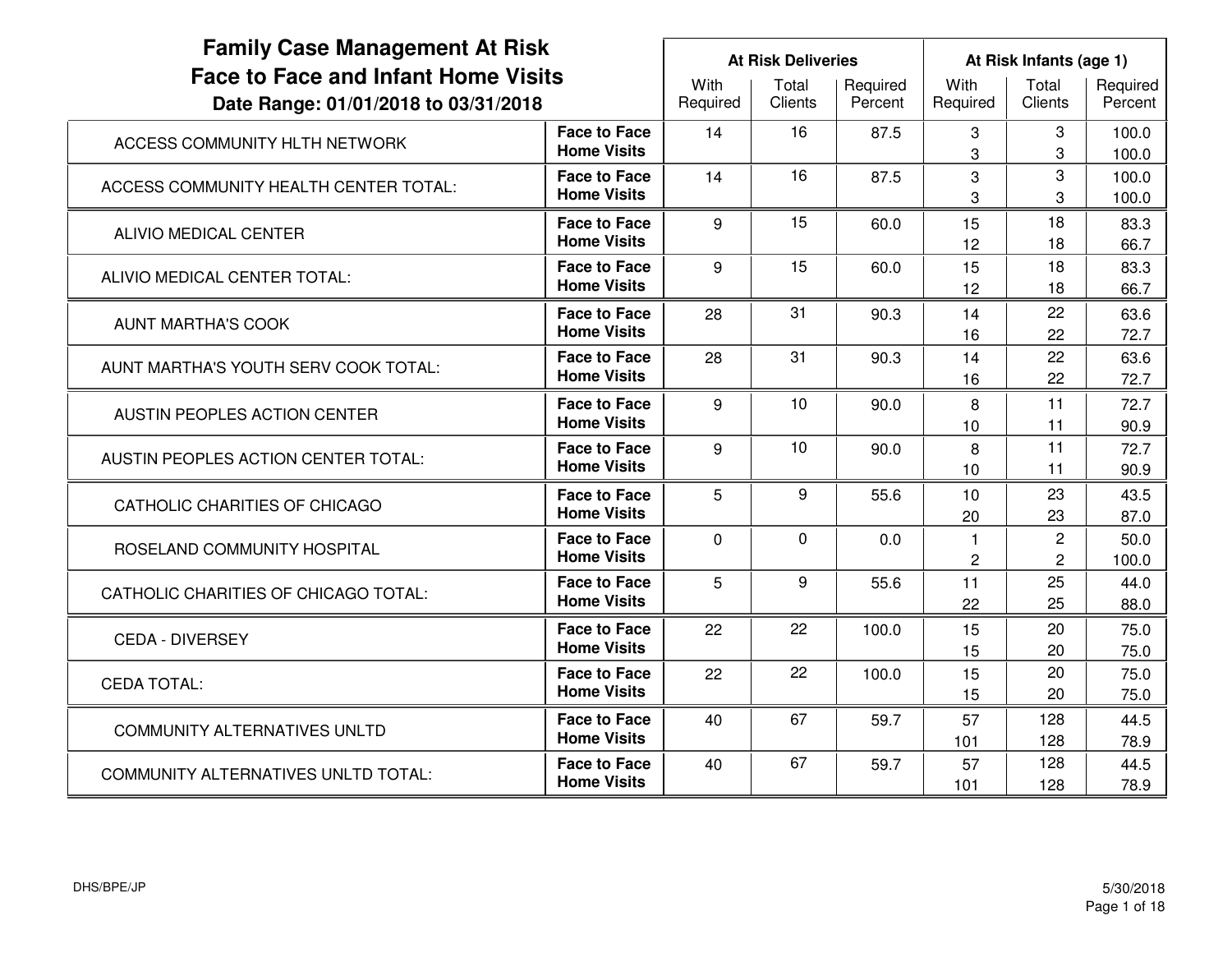| <b>Family Case Management At Risk</b>                                              |                                           |                  | <b>At Risk Deliveries</b> |                     | At Risk Infants (age 1)    |                  |                     |  |
|------------------------------------------------------------------------------------|-------------------------------------------|------------------|---------------------------|---------------------|----------------------------|------------------|---------------------|--|
| <b>Face to Face and Infant Home Visits</b><br>Date Range: 01/01/2018 to 03/31/2018 |                                           | With<br>Required | Total<br><b>Clients</b>   | Required<br>Percent | With<br>Required           | Total<br>Clients | Required<br>Percent |  |
| ERIE FAMILY HC - SUPERIOR ST.                                                      | <b>Face to Face</b><br><b>Home Visits</b> | 273              | 323                       | 84.5                | 93<br>84                   | 189<br>189       | 49.2<br>44.4        |  |
| ERIE FAMILY HEALTH CENTER TOTAL:                                                   | <b>Face to Face</b><br><b>Home Visits</b> | 273              | 323                       | 84.5                | 93<br>84                   | 189<br>189       | 49.2<br>44.4        |  |
| FIRMAN COMM SRV-ROLLING MEADOW                                                     | <b>Face to Face</b><br><b>Home Visits</b> | 5                | 9                         | 55.6                | 11<br>24                   | 40<br>40         | 27.5<br>60.0        |  |
| FIRMAN COMMUNITY SERVICES                                                          | <b>Face to Face</b><br><b>Home Visits</b> | $\overline{7}$   | 9                         | 77.8                | 6                          | 9<br>9           | 66.7<br>11.1        |  |
| FIRMAN COMMUNITY SERVICES TOTAL:                                                   | <b>Face to Face</b><br><b>Home Visits</b> | 12               | 18                        | 66.7                | 17<br>25                   | 49<br>49         | 34.7<br>51.0        |  |
| HUMAN RESOURCES DEV INSTITUTE                                                      | <b>Face to Face</b><br><b>Home Visits</b> | 22               | 24                        | 91.7                | $\overline{4}$<br>9        | 12<br>12         | 33.3<br>75.0        |  |
| HUMAN RESOURCE DEVELOPMENT INS TOTAL:                                              | <b>Face to Face</b><br><b>Home Visits</b> | 22               | 24                        | 91.7                | $\overline{4}$<br>9        | 12<br>12         | 33.3<br>75.0        |  |
| LAWNDALE CHRISTIAN HC                                                              | <b>Face to Face</b><br><b>Home Visits</b> | 80               | 81                        | 98.8                | 65<br>47                   | 78<br>78         | 83.3<br>60.3        |  |
| LAWNDALE CHRISTIAN HC TOTAL:                                                       | <b>Face to Face</b><br><b>Home Visits</b> | 80               | 81                        | 98.8                | 65<br>47                   | 78<br>78         | 83.3<br>60.3        |  |
| <b>KOMED HOLMAN</b>                                                                | <b>Face to Face</b><br><b>Home Visits</b> | $\overline{4}$   | 6                         | 66.7                | 4                          | 9<br>9           | 44.4<br>11.1        |  |
| LOUISE LANDAU HEALTH CENTER                                                        | <b>Face to Face</b><br><b>Home Visits</b> | $\mathbf 0$      | 1                         | 0.0                 | $\overline{0}$<br>$\Omega$ | $\Omega$<br>0    | 0.0<br>0.0          |  |
| <b>NEAR NORTH HS - KOSTNER</b>                                                     | <b>Face to Face</b><br><b>Home Visits</b> | 6                | 6                         | 100.0               | 0<br>0                     | 0<br>0           | 0.0<br>0.0          |  |
| WINFIELD MOODY HEALTH CENTER                                                       | <b>Face to Face</b><br><b>Home Visits</b> | $\overline{c}$   | 3                         | 66.7                | $\mathbf 0$<br>$\pmb{0}$   | 0<br>0           | 0.0<br>0.0          |  |
| NEAR NORTH HS - WINFIELD MOODY TOTAL:                                              | <b>Face to Face</b><br><b>Home Visits</b> | 12               | 16                        | 75.0                | 4                          | 9<br>9           | 44.4<br>11.1        |  |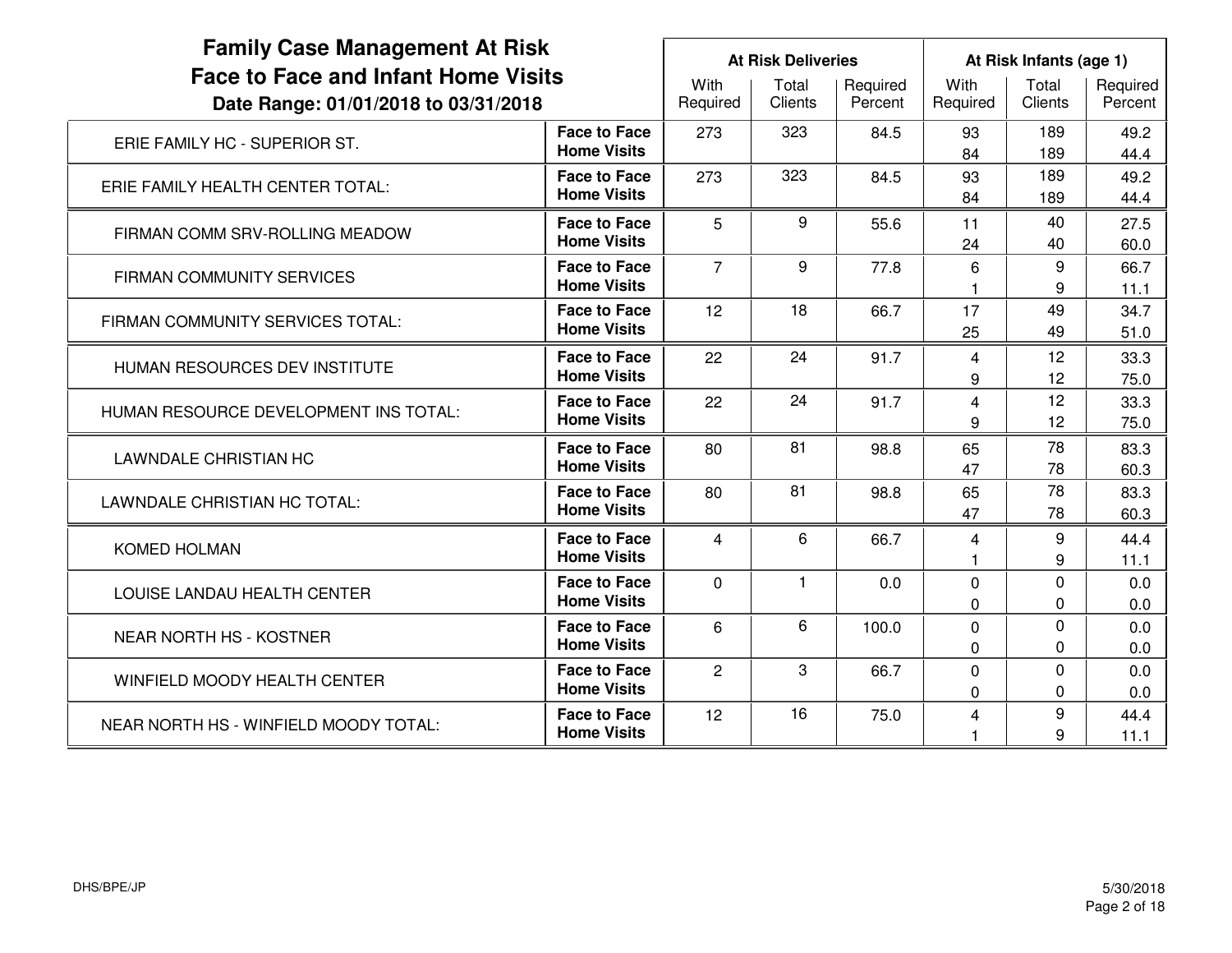| <b>Family Case Management At Risk</b><br><b>Face to Face and Infant Home Visits</b><br>Date Range: 01/01/2018 to 03/31/2018 |                                           | <b>At Risk Deliveries</b> |                  |                     | At Risk Infants (age 1) |                  |                     |  |
|-----------------------------------------------------------------------------------------------------------------------------|-------------------------------------------|---------------------------|------------------|---------------------|-------------------------|------------------|---------------------|--|
|                                                                                                                             |                                           | With<br>Required          | Total<br>Clients | Required<br>Percent | With<br>Required        | Total<br>Clients | Required<br>Percent |  |
| SINAI CI-KLING                                                                                                              | <b>Face to Face</b><br><b>Home Visits</b> | 8                         | 9                | 88.9                | 15<br>16                | 22<br>22         | 68.2<br>72.7        |  |
| SINAI-S.KEDZIE/CDPH-WESTSIDEHP                                                                                              | <b>Face to Face</b><br><b>Home Visits</b> | 2                         | $\overline{2}$   | 100.0               | 2<br>$\overline{2}$     | 2<br>2           | 100.0<br>100.0      |  |
| SINAI COMMUNITY INSTITUE TOTAL:                                                                                             | <b>Face to Face</b><br><b>Home Visits</b> | 10                        | 11               | 90.9                | 17<br>18                | 24<br>24         | 70.8<br>75.0        |  |
| WES HEALTH SYSTEM                                                                                                           | <b>Face to Face</b><br><b>Home Visits</b> | 2                         | $\overline{2}$   | 100.0               | 2<br>3                  | 4<br>4           | 50.0<br>75.0        |  |
| <b>WES HEALTH SYSTEM TOTAL:</b>                                                                                             | <b>Face to Face</b><br><b>Home Visits</b> | 2                         | $\overline{2}$   | 100.0               | $\overline{2}$<br>3     | 4<br>4           | 50.0<br>75.0        |  |
| <b>REGION 1 TOTAL:</b>                                                                                                      | <b>Face to Face</b><br><b>Home Visits</b> | 538                       | 645              | 83.4                | 325<br>366              | 592<br>592       | 54.9<br>61.8        |  |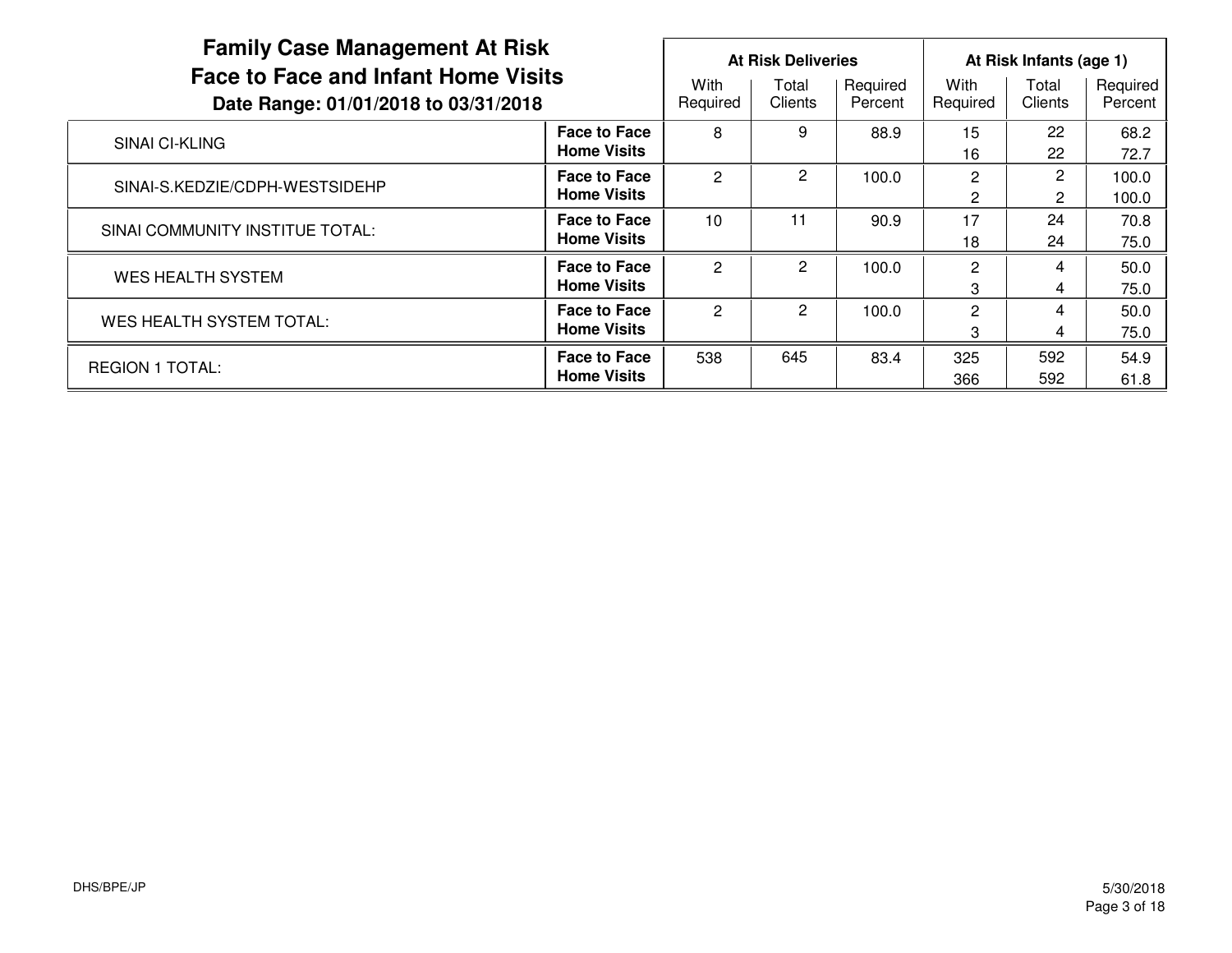| <b>Family Case Management At Risk</b>                                              |                                           |                  | <b>At Risk Deliveries</b> |                     | At Risk Infants (age 1)           |                                  |                     |  |
|------------------------------------------------------------------------------------|-------------------------------------------|------------------|---------------------------|---------------------|-----------------------------------|----------------------------------|---------------------|--|
| <b>Face to Face and Infant Home Visits</b><br>Date Range: 01/01/2018 to 03/31/2018 |                                           | With<br>Required | Total<br><b>Clients</b>   | Required<br>Percent | With<br>Required                  | Total<br>Clients                 | Required<br>Percent |  |
| <b>AUNT MARTHA'S AURORA</b>                                                        | <b>Face to Face</b><br><b>Home Visits</b> | $\overline{7}$   | $\overline{7}$            | 100.0               | 3<br>3                            | 3<br>3                           | 100.0<br>100.0      |  |
| <b>AUNT MARTHA'S CARPENTERSVILLE</b>                                               | <b>Face to Face</b><br><b>Home Visits</b> | $\overline{4}$   | 4                         | 100.0               | 10<br>10                          | 10<br>10                         | 100.0<br>100.0      |  |
| AUNT MARTHA'S YOUTH SERV KANE TOTAL:                                               | <b>Face to Face</b><br><b>Home Visits</b> | 11               | 11                        | 100.0               | 13<br>13                          | 13<br>13                         | 100.0<br>100.0      |  |
| <b>BOONE CHD</b>                                                                   | <b>Face to Face</b><br><b>Home Visits</b> | 4                | $\overline{7}$            | 57.1                | 9<br>6                            | 9<br>9                           | 100.0<br>66.7       |  |
| <b>BOONE CHD TOTAL:</b>                                                            | <b>Face to Face</b><br><b>Home Visits</b> | $\overline{4}$   | $\overline{7}$            | 57.1                | $\boldsymbol{9}$<br>6             | $\boldsymbol{9}$<br>9            | 100.0<br>66.7       |  |
| <b>CARROLL CHD</b>                                                                 | <b>Face to Face</b><br><b>Home Visits</b> | 3                | 3                         | 100.0               | 6<br>7                            | 8<br>8                           | 75.0<br>87.5        |  |
| <b>CARROLL CHD TOTAL:</b>                                                          | <b>Face to Face</b><br><b>Home Visits</b> | 3                | 3                         | 100.0               | $6\phantom{1}6$<br>$\overline{7}$ | 8<br>8                           | 75.0<br>87.5        |  |
| <b>DEKALB CHD</b>                                                                  | <b>Face to Face</b><br><b>Home Visits</b> | 11               | 15                        | 73.3                | 6<br>7                            | $\overline{7}$<br>$\overline{7}$ | 85.7<br>100.0       |  |
| DEKALB CHD TOTAL:                                                                  | <b>Face to Face</b><br><b>Home Visits</b> | 11               | 15                        | 73.3                | 6<br>$\overline{7}$               | $\overline{7}$<br>$\overline{7}$ | 85.7<br>100.0       |  |
| <b>DUPAGE CHD - WHEATON</b>                                                        | <b>Face to Face</b><br><b>Home Visits</b> | 86               | 97                        | 88.7                | 107<br>68                         | 121<br>121                       | 88.4<br>56.2        |  |
| <b>DUPAGE CHD TOTAL:</b>                                                           | <b>Face to Face</b><br><b>Home Visits</b> | 86               | 97                        | 88.7                | 107<br>68                         | 121<br>121                       | 88.4<br>56.2        |  |
| <b>GREATER ELGIN FAMILY CARE CNTR</b>                                              | <b>Face to Face</b><br><b>Home Visits</b> | 36               | 40                        | 90.0                | 35<br>40                          | 40<br>40                         | 87.5<br>100.0       |  |
| <b>GREATER ELGIN FAMILY CARE CNTR TOTAL:</b>                                       | <b>Face to Face</b><br><b>Home Visits</b> | 36               | 40                        | 90.0                | 35<br>40                          | 40<br>40                         | 87.5<br>100.0       |  |
| <b>GRUNDY CHD</b>                                                                  | <b>Face to Face</b><br><b>Home Visits</b> | 6                | 6                         | 100.0               | 10<br>5                           | 10<br>10                         | 100.0<br>50.0       |  |
| <b>GRUNDY CHD TOTAL:</b>                                                           | <b>Face to Face</b><br><b>Home Visits</b> | 6                | 6                         | 100.0               | 10<br>5                           | 10<br>10                         | 100.0<br>50.0       |  |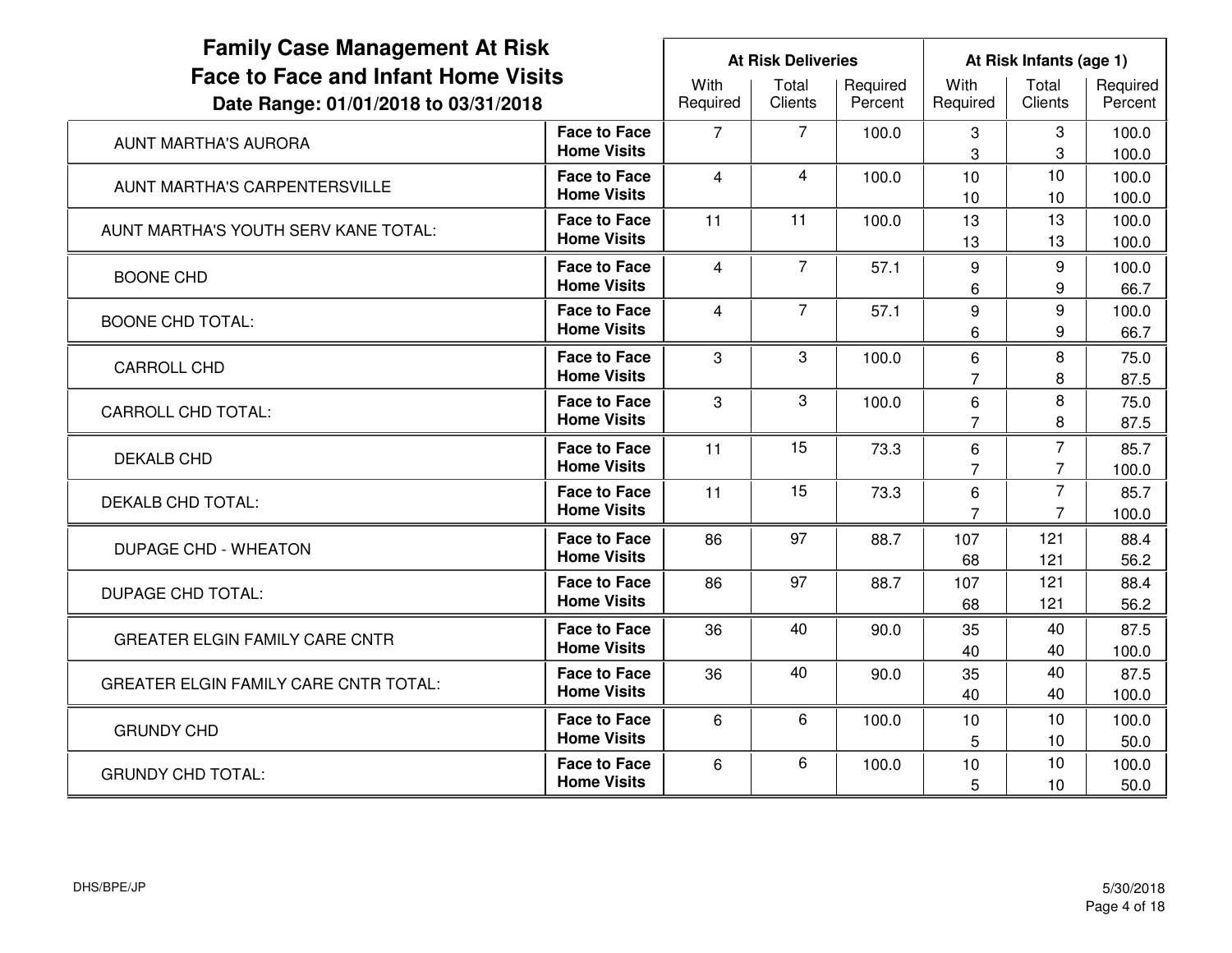| <b>Family Case Management At Risk</b>                                              |                                           |                  | <b>At Risk Deliveries</b> |                     | At Risk Infants (age 1)            |                                                    |                     |  |
|------------------------------------------------------------------------------------|-------------------------------------------|------------------|---------------------------|---------------------|------------------------------------|----------------------------------------------------|---------------------|--|
| <b>Face to Face and Infant Home Visits</b><br>Date Range: 01/01/2018 to 03/31/2018 |                                           | With<br>Required | Total<br>Clients          | Required<br>Percent | With<br>Required                   | Total<br>Clients                                   | Required<br>Percent |  |
| <b>KANKAKEE CHD</b>                                                                | <b>Face to Face</b><br><b>Home Visits</b> | 60               | 84                        | 71.4                | 42<br>29                           | 56<br>56                                           | 75.0<br>51.8        |  |
| KANKAKEE CHD-BRADLEY TOTAL:                                                        | <b>Face to Face</b><br><b>Home Visits</b> | 60               | 84                        | 71.4                | 42<br>29                           | 56<br>56                                           | 75.0<br>51.8        |  |
| KENDALL COUNTY HEALTH & HUMAN                                                      | <b>Face to Face</b><br><b>Home Visits</b> | $\overline{4}$   | 6                         | 66.7                | 8<br>$\overline{7}$                | 8<br>8                                             | 100.0<br>87.5       |  |
| <b>KENDALL CHD TOTAL:</b>                                                          | <b>Face to Face</b><br><b>Home Visits</b> | 4                | 6                         | 66.7                | 8<br>7                             | 8<br>8                                             | 100.0<br>87.5       |  |
| <b>LAKE CHD - GRAND</b>                                                            | <b>Face to Face</b><br><b>Home Visits</b> | 126              | 151                       | 83.4                | 126<br>187                         | 220<br>220                                         | 57.3<br>85.0        |  |
| <b>LAKE CHD TOTAL:</b>                                                             | <b>Face to Face</b><br><b>Home Visits</b> | 126              | 151                       | 83.4                | 126<br>187                         | 220<br>220                                         | 57.3<br>85.0        |  |
| LEE CHD                                                                            | <b>Face to Face</b><br><b>Home Visits</b> | 10               | 10                        | 100.0               | 4<br>3                             | 4<br>4                                             | 100.0<br>75.0       |  |
| LEE CHD TOTAL:                                                                     | <b>Face to Face</b><br><b>Home Visits</b> | 10               | 10                        | 100.0               | $\overline{4}$<br>3                | $\overline{\mathbf{4}}$<br>4                       | 100.0<br>75.0       |  |
| <b>MCHENRY CHD</b>                                                                 | <b>Face to Face</b><br><b>Home Visits</b> | 41               | 41                        | 100.0               | 43<br>44                           | 51<br>51                                           | 84.3<br>86.3        |  |
| MCHENRY CHD TOTAL:                                                                 | <b>Face to Face</b><br><b>Home Visits</b> | 41               | 41                        | 100.0               | 43<br>44                           | 51<br>51                                           | 84.3<br>86.3        |  |
| OGLE CHD - OREGON                                                                  | <b>Face to Face</b><br><b>Home Visits</b> | 8                | 8                         | 100.0               | 4<br>3                             | 4<br>$\overline{\mathbf{4}}$                       | 100.0<br>75.0       |  |
| <b>OGLE CHD TOTAL:</b>                                                             | <b>Face to Face</b><br><b>Home Visits</b> | 8                | 8                         | 100.0               | $\overline{4}$<br>$\boldsymbol{3}$ | $\overline{\mathbf{4}}$<br>$\overline{\mathbf{4}}$ | 100.0<br>75.0       |  |
| STEPHENSON CHD                                                                     | <b>Face to Face</b><br><b>Home Visits</b> | 30               | 35                        | 85.7                | 18<br>18                           | 27<br>27                                           | 66.7<br>66.7        |  |
| STEPHENSON CHD TOTAL:                                                              | <b>Face to Face</b><br><b>Home Visits</b> | 30               | 35                        | 85.7                | 18<br>18                           | 27<br>27                                           | 66.7<br>66.7        |  |
| VNA FOX VALLEY - KANE                                                              | <b>Face to Face</b><br><b>Home Visits</b> | 91               | 112                       | 81.3                | 99<br>88                           | 138<br>138                                         | 71.7<br>63.8        |  |
| <b>VNA FOX VALLEY TOTAL:</b>                                                       | <b>Face to Face</b><br><b>Home Visits</b> | 91               | 112                       | 81.3                | 99<br>88                           | 138<br>138                                         | 71.7<br>63.8        |  |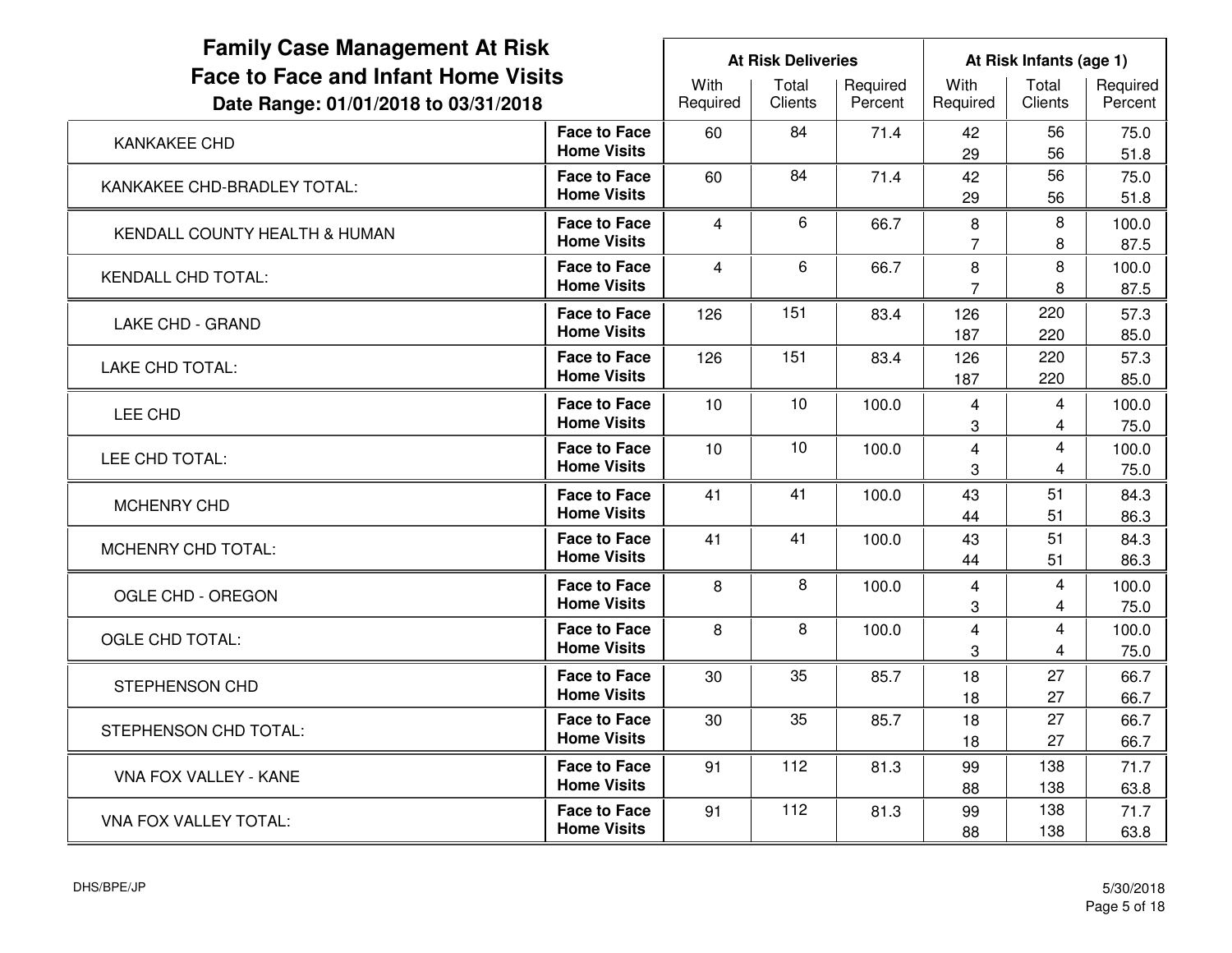| <b>Family Case Management At Risk</b><br><b>Face to Face and Infant Home Visits</b><br>Date Range: 01/01/2018 to 03/31/2018 |                                           | <b>At Risk Deliveries</b> |                  |                     | At Risk Infants (age 1) |                         |                     |  |
|-----------------------------------------------------------------------------------------------------------------------------|-------------------------------------------|---------------------------|------------------|---------------------|-------------------------|-------------------------|---------------------|--|
|                                                                                                                             |                                           | With<br>Required          | Total<br>Clients | Required<br>Percent | With<br>Required        | Total<br><b>Clients</b> | Required<br>Percent |  |
| <b>WHITESIDE CHD</b>                                                                                                        | <b>Face to Face</b><br><b>Home Visits</b> | 29                        | 31               | 93.5                | 57<br>43                | 71<br>71                | 80.3<br>60.6        |  |
| <b>WHITESIDE CHD TOTAL:</b>                                                                                                 | Face to Face<br><b>Home Visits</b>        | 29                        | 31               | 93.6                | 57<br>43                | 71<br>71                | 80.3<br>60.6        |  |
| REGION 2 TOTAL:                                                                                                             | <b>Face to Face</b><br><b>Home Visits</b> | 556                       | 657              | 84.6                | 587<br>568              | 787<br>787              | 74.6<br>72.2        |  |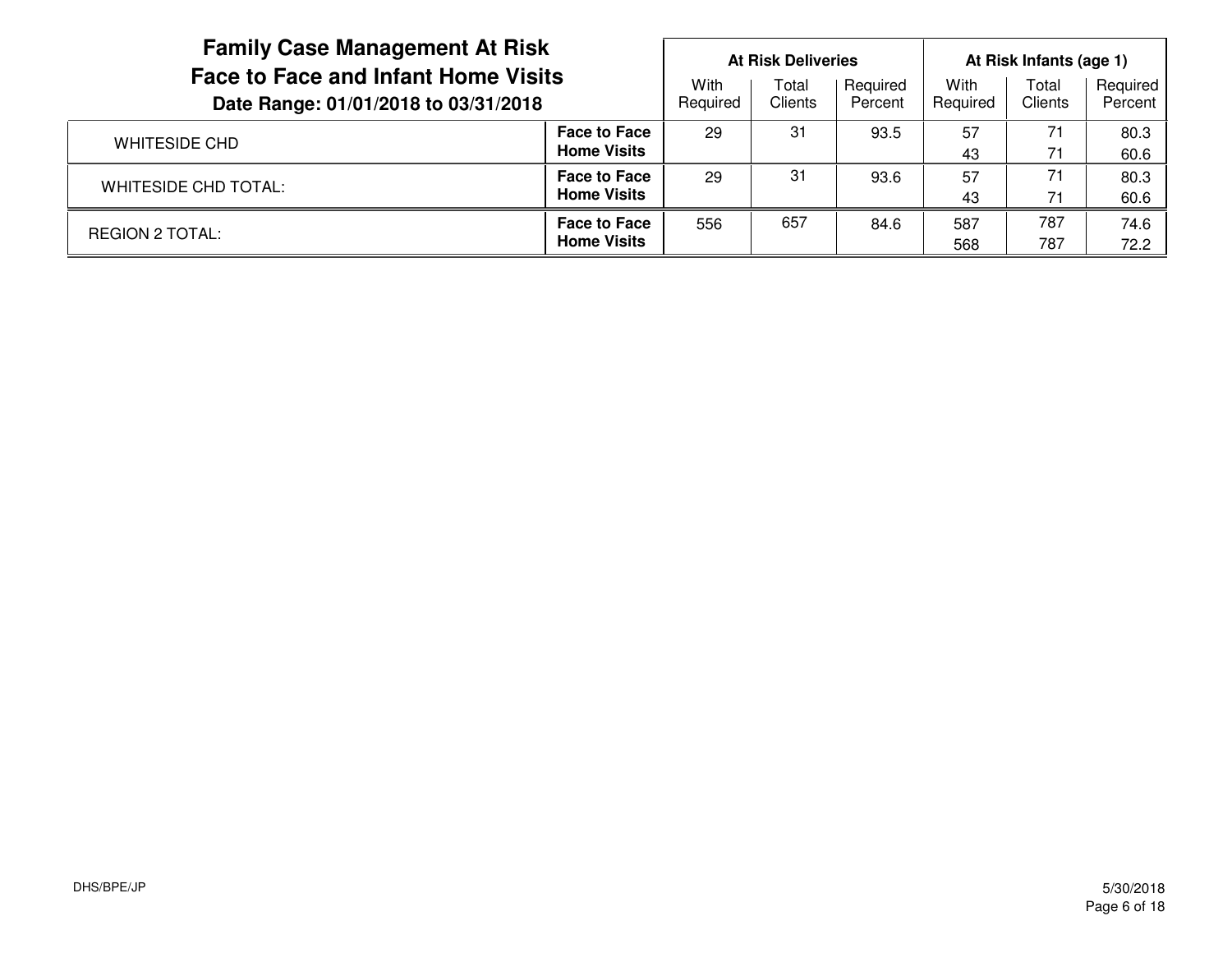| <b>Family Case Management At Risk</b>                                              |                                           |                  | <b>At Risk Deliveries</b> |                     | At Risk Infants (age 1)       |                              |                     |  |
|------------------------------------------------------------------------------------|-------------------------------------------|------------------|---------------------------|---------------------|-------------------------------|------------------------------|---------------------|--|
| <b>Face to Face and Infant Home Visits</b><br>Date Range: 01/01/2018 to 03/31/2018 |                                           | With<br>Required | Total<br><b>Clients</b>   | Required<br>Percent | With<br>Required              | Total<br>Clients             | Required<br>Percent |  |
| CHAMPAIGN-URBANA PHD - CHAMPAI                                                     | <b>Face to Face</b><br><b>Home Visits</b> | 52               | 61                        | 85.2                | 48<br>63                      | 67<br>67                     | 71.6<br>94.0        |  |
| CHAMPAIGN-URBANA PHD TOTAL:                                                        | <b>Face to Face</b><br><b>Home Visits</b> | 52               | 61                        | 85.3                | 48<br>63                      | 67<br>67                     | 71.6<br>94.0        |  |
| <b>FORD CHD</b>                                                                    | <b>Face to Face</b><br><b>Home Visits</b> | 0                | $\overline{2}$            | 0.0                 | 9<br>7                        | 12<br>12                     | 75.0<br>58.3        |  |
| FORD CHD TOTAL:                                                                    | <b>Face to Face</b><br><b>Home Visits</b> | $\mathbf 0$      | $\overline{2}$            | 0.0                 | 9<br>$\overline{7}$           | 12<br>12                     | 75.0<br>58.3        |  |
| <b>FULTON CHD</b>                                                                  | <b>Face to Face</b><br><b>Home Visits</b> | 11               | 27                        | 40.7                | 6<br>$\overline{c}$           | 13<br>13                     | 46.2<br>15.4        |  |
| <b>FULTON CHD - ASTORIA</b>                                                        | <b>Face to Face</b><br><b>Home Visits</b> | $\mathbf 0$      | $\mathbf{1}$              | 0.0                 | $\mathbf 0$<br>$\overline{c}$ | $\overline{c}$<br>$\sqrt{2}$ | 0.0<br>100.0        |  |
| FULTON CHD TOTAL:                                                                  | <b>Face to Face</b><br><b>Home Visits</b> | 11               | 28                        | 39.3                | 6<br>$\overline{4}$           | 15<br>15                     | 40.0<br>26.7        |  |
| <b>HENDERSON CHD</b>                                                               | <b>Face to Face</b><br><b>Home Visits</b> | 4                | 4                         | 100.0               | 4<br>$\overline{c}$           | 4<br>4                       | 100.0<br>50.0       |  |
| <b>HENDERSON CHD TOTAL:</b>                                                        | <b>Face to Face</b><br><b>Home Visits</b> | 4                | 4                         | 100.0               | 4<br>$\overline{2}$           | 4<br>4                       | 100.0<br>50.0       |  |
| <b>HENRY CHD</b>                                                                   | <b>Face to Face</b><br><b>Home Visits</b> | 9                | 17                        | 52.9                | 11<br>12                      | 12<br>12                     | 91.7<br>100.0       |  |
| <b>HENRY CHD - COLONA</b>                                                          | <b>Face to Face</b><br><b>Home Visits</b> | 3                | 3                         | 100.0               | $\overline{4}$<br>5           | 5<br>5                       | 80.0<br>100.0       |  |
| <b>HENRY CHD TOTAL:</b>                                                            | <b>Face to Face</b><br><b>Home Visits</b> | 12               | 20                        | 60.0                | 15<br>17                      | 17<br>17                     | 88.2<br>100.0       |  |
| <b>IROQUOIS COUNTY</b>                                                             | <b>Face to Face</b><br><b>Home Visits</b> | 10               | 11                        | 90.9                | 10<br>11                      | 12<br>12                     | 83.3<br>91.7        |  |
| <b>IROQUOIS HD TOTAL:</b>                                                          | <b>Face to Face</b><br><b>Home Visits</b> | 10               | 11                        | 90.9                | 10<br>11                      | 12<br>12                     | 83.3<br>91.7        |  |
| <b>KNOX CHD</b>                                                                    | <b>Face to Face</b><br><b>Home Visits</b> | $\overline{7}$   | $\overline{7}$            | 100.0               | 6<br>4                        | 8<br>8                       | 75.0<br>50.0        |  |
| <b>KNOX CHD TOTAL:</b>                                                             | <b>Face to Face</b><br><b>Home Visits</b> | $\overline{7}$   | $\overline{7}$            | 100.0               | 6<br>4                        | 8<br>8                       | 75.0<br>50.0        |  |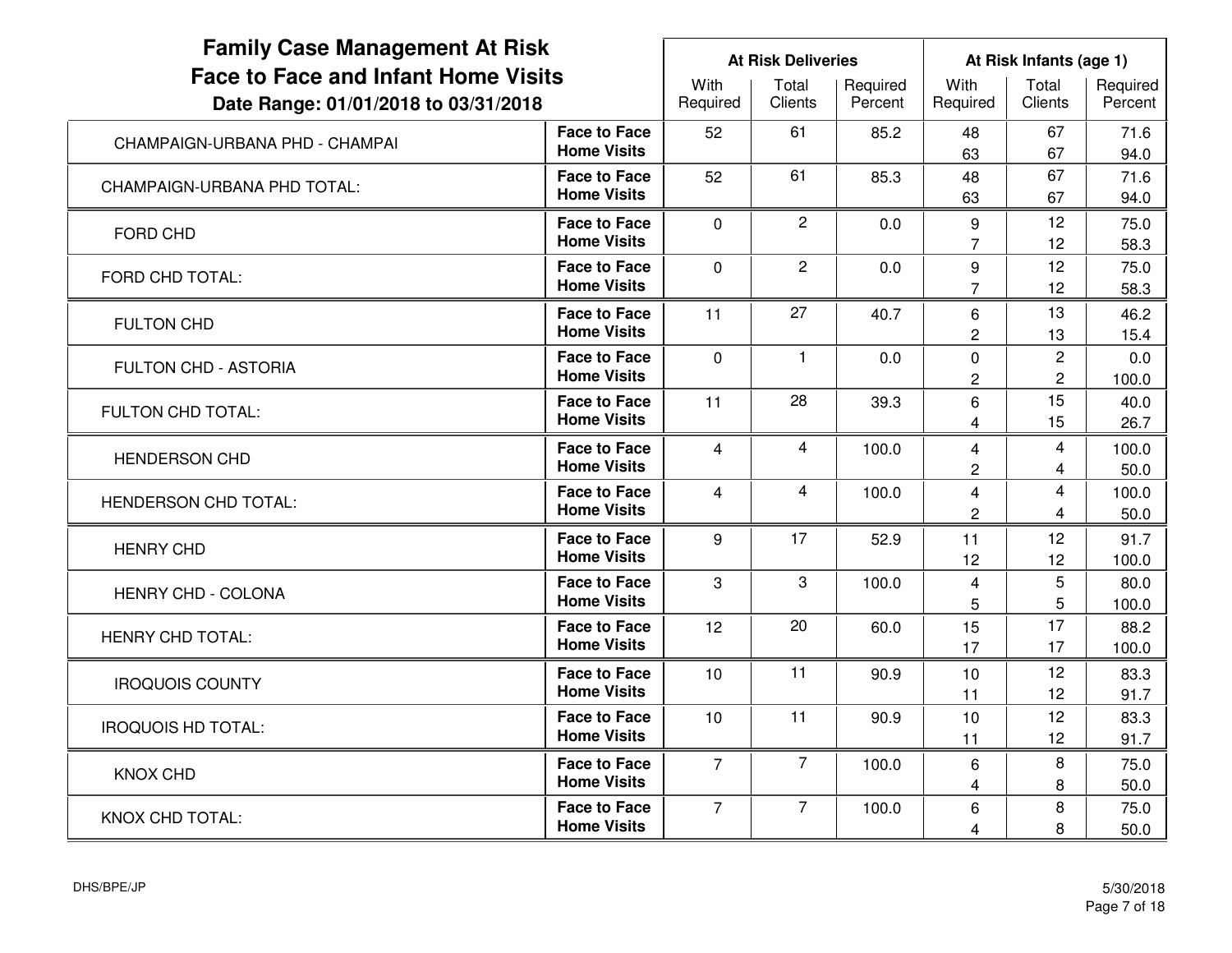| <b>Family Case Management At Risk</b>                                              |                                           |                  | <b>At Risk Deliveries</b> |                     | At Risk Infants (age 1) |                                  |                     |  |
|------------------------------------------------------------------------------------|-------------------------------------------|------------------|---------------------------|---------------------|-------------------------|----------------------------------|---------------------|--|
| <b>Face to Face and Infant Home Visits</b><br>Date Range: 01/01/2018 to 03/31/2018 |                                           | With<br>Required | Total<br>Clients          | Required<br>Percent | With<br>Required        | Total<br>Clients                 | Required<br>Percent |  |
| <b>LASALLE CHD</b>                                                                 | <b>Face to Face</b><br><b>Home Visits</b> | 51               | 60                        | 85.0                | 55<br>$\Omega$          | 70<br>70                         | 78.6<br>0.0         |  |
| <b>LASALLE CHD TOTAL:</b>                                                          | <b>Face to Face</b><br><b>Home Visits</b> | 51               | 60                        | 85.0                | 55<br>$\Omega$          | 70<br>70                         | 78.6<br>0.0         |  |
| <b>LIVINGSTON CHD</b>                                                              | <b>Face to Face</b><br><b>Home Visits</b> | $\overline{c}$   | 4                         | 50.0                | 19<br>20                | 23<br>23                         | 82.6<br>87.0        |  |
| LIVINGSTON CHD TOTAL:                                                              | <b>Face to Face</b><br><b>Home Visits</b> | $\overline{c}$   | $\overline{4}$            | 50.0                | 19<br>20                | 23<br>23                         | 82.6<br>87.0        |  |
| <b>MARSHALL CHD</b>                                                                | <b>Face to Face</b><br><b>Home Visits</b> | 5                | 6                         | 83.3                | 3<br>4                  | 4<br>4                           | 75.0<br>100.0       |  |
| <b>MARSHALL CHD TOTAL:</b>                                                         | <b>Face to Face</b><br><b>Home Visits</b> | 5                | 6                         | 83.3                | 3<br>4                  | 4<br>4                           | 75.0<br>100.0       |  |
| <b>MASON CHD</b>                                                                   | <b>Face to Face</b><br><b>Home Visits</b> | $\mathbf{1}$     | $\mathbf{1}$              | 100.0               | 3<br>0                  | $\overline{7}$<br>$\overline{7}$ | 42.9<br>0.0         |  |
| <b>MASON CHD TOTAL:</b>                                                            | <b>Face to Face</b><br><b>Home Visits</b> | $\mathbf{1}$     | $\mathbf{1}$              | 100.0               | 3<br>$\Omega$           | $\overline{7}$<br>$\overline{7}$ | 42.9<br>0.0         |  |
| <b>MCLEAN CHD</b>                                                                  | <b>Face to Face</b><br><b>Home Visits</b> | 31               | 38                        | 81.6                | 53<br>49                | 91<br>91                         | 58.2<br>53.8        |  |
| <b>MCLEAN CHD TOTAL:</b>                                                           | <b>Face to Face</b><br><b>Home Visits</b> | 31               | 38                        | 81.6                | 53<br>49                | 91<br>91                         | 58.2<br>53.9        |  |
| <b>MERCER CHD</b>                                                                  | <b>Face to Face</b><br><b>Home Visits</b> | $\overline{7}$   | 8                         | 87.5                | 6<br>6                  | $\overline{7}$<br>7              | 85.7<br>85.7        |  |
| <b>MERCER CHD TOTAL:</b>                                                           | <b>Face to Face</b><br><b>Home Visits</b> | $\overline{7}$   | 8                         | 87.5                | 6<br>6                  | $\overline{7}$<br>$\overline{7}$ | 85.7<br>85.7        |  |
| PUTNAM CHD                                                                         | <b>Face to Face</b><br><b>Home Visits</b> | 0                | 0                         | 0.0                 | $\mathbf{1}$            | 1<br>1                           | 100.0<br>100.0      |  |
| PUTNAM CHD TOTAL:                                                                  | <b>Face to Face</b><br><b>Home Visits</b> | $\mathbf 0$      | 0                         | 0.0                 | $\mathbf{1}$            | 1                                | 100.0<br>100.0      |  |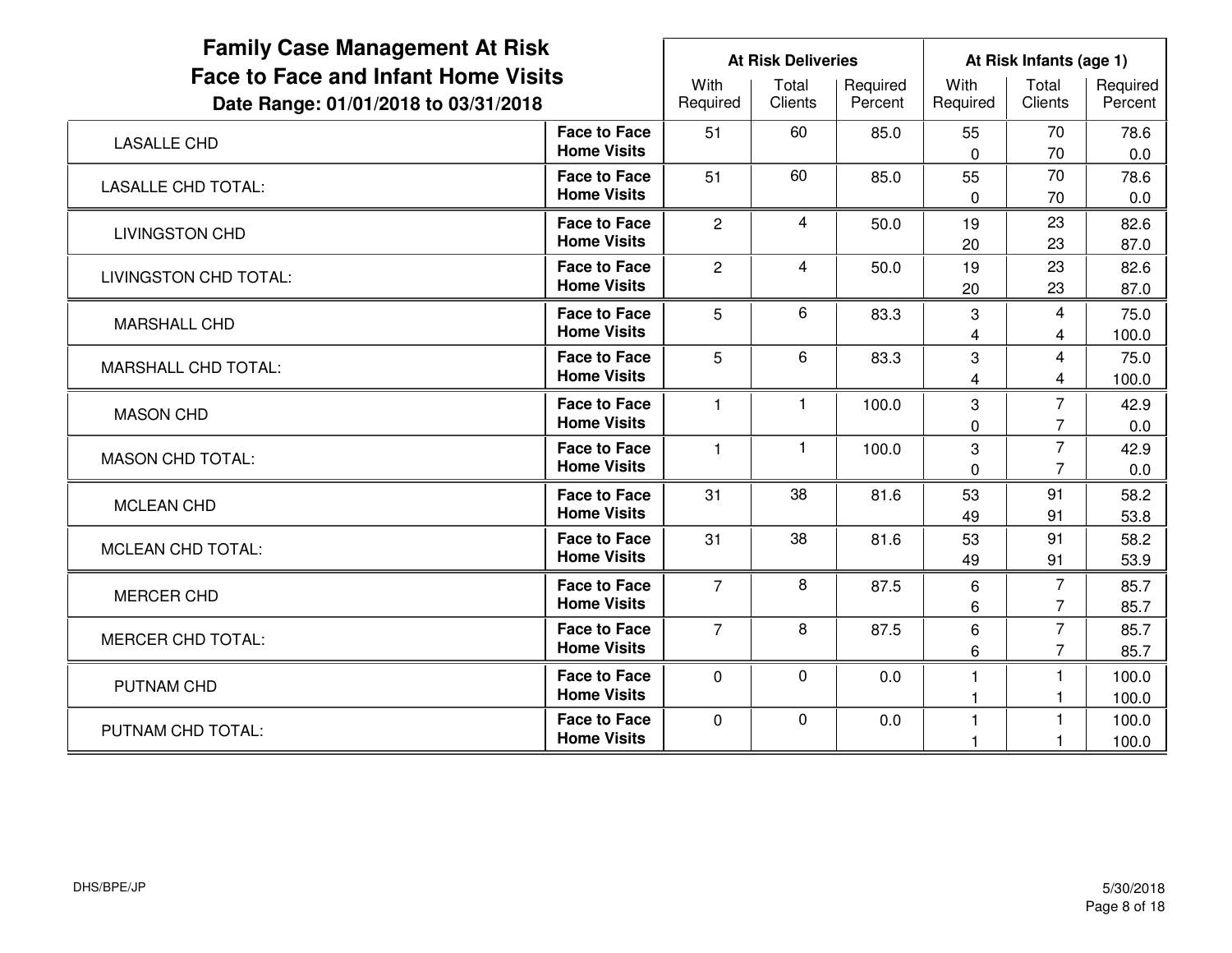| <b>Family Case Management At Risk</b><br><b>Face to Face and Infant Home Visits</b><br>Date Range: 01/01/2018 to 03/31/2018 |                                           |                  | <b>At Risk Deliveries</b> |                     | At Risk Infants (age 1) |                  |                     |  |
|-----------------------------------------------------------------------------------------------------------------------------|-------------------------------------------|------------------|---------------------------|---------------------|-------------------------|------------------|---------------------|--|
|                                                                                                                             |                                           | With<br>Required | Total<br>Clients          | Required<br>Percent | With<br>Required        | Total<br>Clients | Required<br>Percent |  |
| ROCK ISLAND CHD                                                                                                             | <b>Face to Face</b><br><b>Home Visits</b> | 46               | 68                        | 67.6                | 100<br>91               | 112<br>112       | 89.3<br>81.3        |  |
| ROCK ISLAND CHD - MOLINE                                                                                                    | <b>Face to Face</b><br><b>Home Visits</b> | 11               | 17                        | 64.7                | 10<br>14                | 18<br>18         | 55.6<br>77.8        |  |
| ROCK ISLAND CHD TOTAL:                                                                                                      | <b>Face to Face</b><br><b>Home Visits</b> | 57               | 85                        | 67.1                | 110<br>105              | 130<br>130       | 84.6<br>80.8        |  |
| <b>TASC</b>                                                                                                                 | <b>Face to Face</b><br><b>Home Visits</b> | 5                | 8                         | 62.5                | 5<br>13                 | 15<br>15         | 33.3<br>86.7        |  |
| <b>TASC TOTAL:</b>                                                                                                          | <b>Face to Face</b><br><b>Home Visits</b> | 5                | 8                         | 62.5                | 5<br>13                 | 15<br>15         | 33.3<br>86.7        |  |
| <b>TAZEWELL CHD</b>                                                                                                         | <b>Face to Face</b><br><b>Home Visits</b> | 20               | 24                        | 83.3                | 20<br>47                | 65<br>65         | 30.8<br>72.3        |  |
| <b>TAZEWELL CHD TOTAL:</b>                                                                                                  | <b>Face to Face</b><br><b>Home Visits</b> | 20               | 24                        | 83.3                | 20<br>47                | 65<br>65         | 30.8<br>72.3        |  |
| <b>WARREN CHD</b>                                                                                                           | <b>Face to Face</b><br><b>Home Visits</b> | 11               | 11                        | 100.0               | 3<br>3                  | 3<br>3           | 100.0<br>100.0      |  |
| <b>WARREN CHD TOTAL:</b>                                                                                                    | <b>Face to Face</b><br><b>Home Visits</b> | 11               | 11                        | 100.0               | 3<br>3                  | 3<br>3           | 100.0<br>100.0      |  |
| <b>REGION 3 TOTAL:</b>                                                                                                      | <b>Face to Face</b><br><b>Home Visits</b> | 286              | 378                       | 75.7                | 376<br>356              | 551<br>551       | 68.2<br>64.6        |  |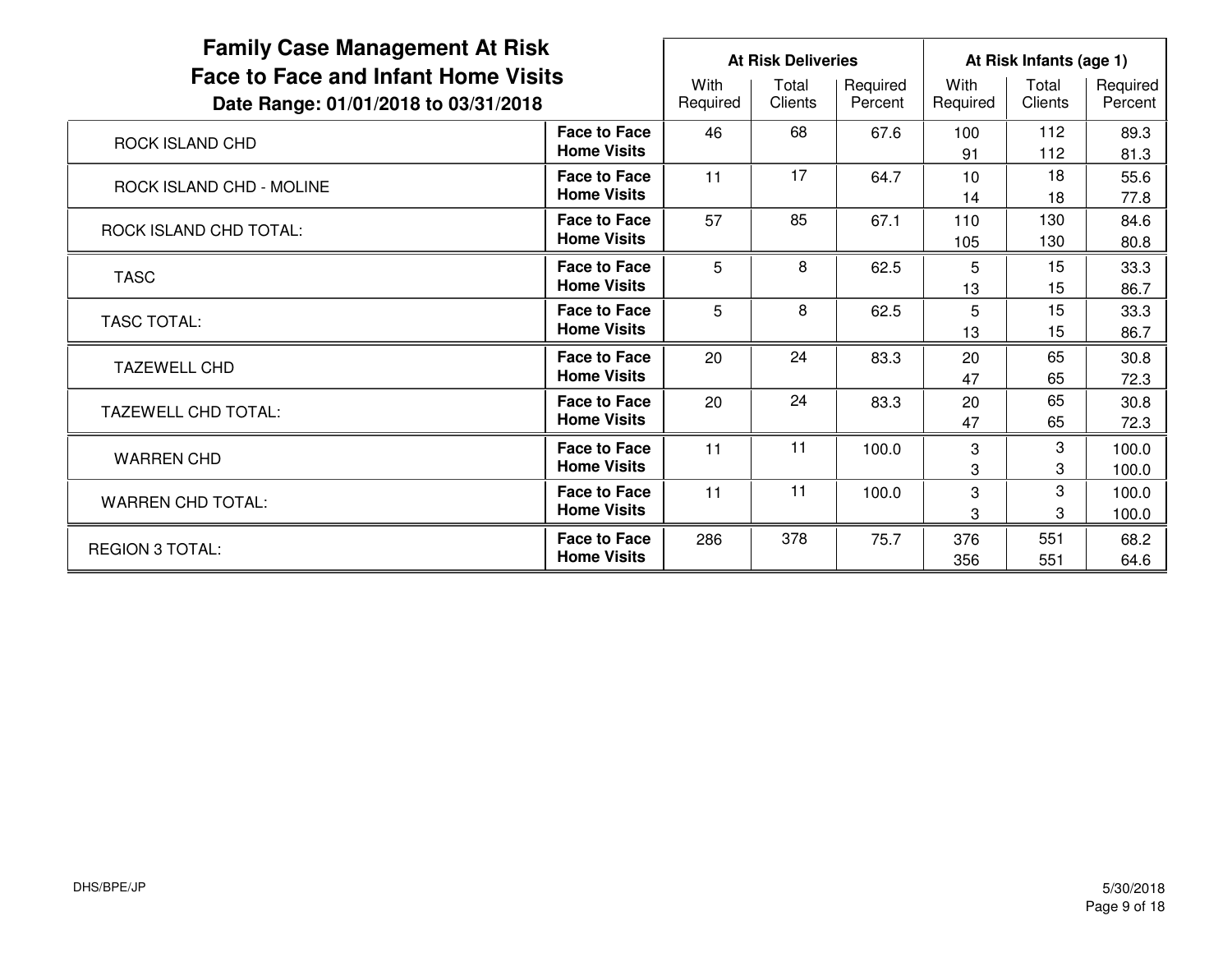| <b>Family Case Management At Risk</b>                                              |                                           |                  | <b>At Risk Deliveries</b> |                     | At Risk Infants (age 1)      |                              |                     |  |
|------------------------------------------------------------------------------------|-------------------------------------------|------------------|---------------------------|---------------------|------------------------------|------------------------------|---------------------|--|
| <b>Face to Face and Infant Home Visits</b><br>Date Range: 01/01/2018 to 03/31/2018 |                                           | With<br>Required | Total<br>Clients          | Required<br>Percent | With<br>Required             | Total<br>Clients             | Required<br>Percent |  |
| <b>ADAMS CHD</b>                                                                   | <b>Face to Face</b><br><b>Home Visits</b> | 15               | 18                        | 83.3                | 31<br>30                     | 38<br>38                     | 81.6<br>78.9        |  |
| <b>ADAMS CHD TOTAL:</b>                                                            | <b>Face to Face</b><br><b>Home Visits</b> | 15               | 18                        | 83.3                | 31<br>30                     | 38<br>38                     | 81.6<br>79.0        |  |
| <b>BROWN CHD</b>                                                                   | <b>Face to Face</b><br><b>Home Visits</b> | $\mathbf 0$      | $\mathbf 0$               | 0.0                 | $\mathbf{1}$<br>-1           | $\mathbf{1}$<br>1            | 100.0<br>100.0      |  |
| <b>BROWN CHD TOTAL:</b>                                                            | <b>Face to Face</b><br><b>Home Visits</b> | 0                | 0                         | 0.0                 | $\mathbf{1}$<br>$\mathbf{1}$ | $\mathbf{1}$<br>$\mathbf{1}$ | 100.0<br>100.0      |  |
| <b>CALHOUN CHD</b>                                                                 | <b>Face to Face</b><br><b>Home Visits</b> | $\mathbf 0$      | $\mathbf{1}$              | 0.0                 | $\mathbf 0$<br>$\mathbf 0$   | $\mathbf 0$<br>0             | 0.0<br>0.0          |  |
| <b>CALHOUN CHD TOTAL:</b>                                                          | <b>Face to Face</b><br><b>Home Visits</b> | $\mathbf 0$      | $\mathbf{1}$              | 0.0                 | $\mathbf 0$<br>$\mathbf 0$   | $\mathbf 0$<br>$\mathbf 0$   | 0.0<br>0.0          |  |
| CASS CHD - BEARDSTOWN                                                              | <b>Face to Face</b><br><b>Home Visits</b> | 4                | 5                         | 80.0                | 6<br>6                       | 6<br>6                       | 100.0<br>100.0      |  |
| <b>CASS CHD TOTAL:</b>                                                             | <b>Face to Face</b><br><b>Home Visits</b> | 4                | 5                         | 80.0                | $\,6$<br>6                   | $6\phantom{1}6$<br>6         | 100.0<br>100.0      |  |
| <b>CHRISTIAN CHD</b>                                                               | <b>Face to Face</b><br><b>Home Visits</b> | 16               | 20                        | 80.0                | 16<br>8                      | 23<br>23                     | 69.6<br>34.8        |  |
| <b>CHRISTIAN CHD TOTAL:</b>                                                        | <b>Face to Face</b><br><b>Home Visits</b> | 16               | 20                        | 80.0                | 16<br>8                      | 23<br>23                     | 69.6<br>34.8        |  |
| <b>CLARK CHD</b>                                                                   | <b>Face to Face</b><br><b>Home Visits</b> | 8                | 11                        | 72.7                | 9<br>6                       | 12<br>12                     | 75.0<br>50.0        |  |
| <b>CLARK CHD TOTAL:</b>                                                            | <b>Face to Face</b><br><b>Home Visits</b> | 8                | 11                        | 72.7                | 9<br>6                       | 12<br>12                     | 75.0<br>50.0        |  |
| <b>COLES CHD</b>                                                                   | <b>Face to Face</b><br><b>Home Visits</b> | 14               | 22                        | 63.6                | 22<br>18                     | 30<br>30                     | 73.3<br>60.0        |  |
| <b>COLES CHD TOTAL:</b>                                                            | <b>Face to Face</b><br><b>Home Visits</b> | 14               | 22                        | 63.6                | 22<br>18                     | 30<br>30                     | 73.3<br>60.0        |  |
| <b>CUMBERLAND CHD</b>                                                              | <b>Face to Face</b><br><b>Home Visits</b> | 3                | 3                         | 100.0               | 4<br>4                       | $\overline{4}$<br>4          | 100.0<br>100.0      |  |
| <b>CUMBERLAND CHD TOTAL:</b>                                                       | <b>Face to Face</b><br><b>Home Visits</b> | 3                | 3                         | 100.0               | 4<br>4                       | $\overline{4}$<br>4          | 100.0<br>100.0      |  |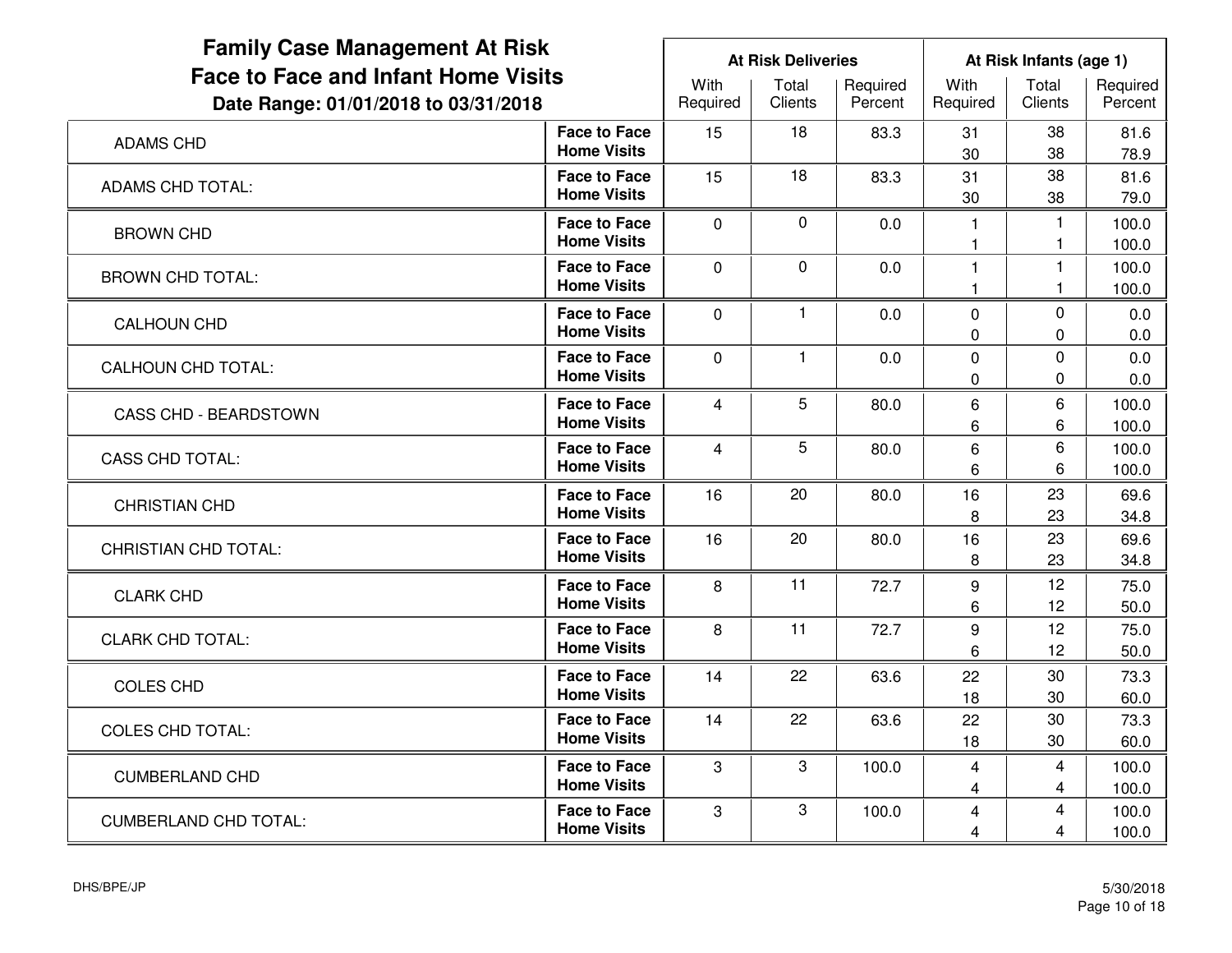| <b>Family Case Management At Risk</b>                                              |                                           |                  | <b>At Risk Deliveries</b> |                     | At Risk Infants (age 1)          |                  |                     |  |
|------------------------------------------------------------------------------------|-------------------------------------------|------------------|---------------------------|---------------------|----------------------------------|------------------|---------------------|--|
| <b>Face to Face and Infant Home Visits</b><br>Date Range: 01/01/2018 to 03/31/2018 |                                           | With<br>Required | Total<br><b>Clients</b>   | Required<br>Percent | With<br>Required                 | Total<br>Clients | Required<br>Percent |  |
| <b>DEWITT/PIATT BI CHD - PIATT</b>                                                 | <b>Face to Face</b>                       | $\mathbf{1}$     | $\overline{2}$            | 50.0                | $\mathbf 0$                      | $\mathbf{0}$     | 0.0                 |  |
|                                                                                    | <b>Home Visits</b>                        |                  |                           |                     | 0                                | 0                | 0.0                 |  |
| DEWITT-PIATT BI CHD - DEWITT                                                       | <b>Face to Face</b><br><b>Home Visits</b> | 3                | $\overline{7}$            | 42.9                | $\overline{c}$<br>$\overline{c}$ | 3<br>3           | 66.7<br>66.7        |  |
| DEWITT-PIATT BI-CHD TOTAL:                                                         | <b>Face to Face</b>                       | 4                | 9                         | 44.4                | $\overline{c}$                   | 3                | 66.7                |  |
|                                                                                    | <b>Home Visits</b>                        |                  |                           |                     | $\overline{2}$                   | 3                | 66.7                |  |
| <b>DOUGLAS CHD</b>                                                                 | <b>Face to Face</b><br><b>Home Visits</b> | 4                | 6                         | 66.7                | 8<br>6                           | 10<br>10         | 80.0<br>60.0        |  |
|                                                                                    | <b>Face to Face</b>                       | $\overline{4}$   | 6                         | 66.7                | 8                                | 10               | 80.0                |  |
| <b>DOUGLAS CHD TOTAL:</b>                                                          | <b>Home Visits</b>                        |                  |                           |                     | 6                                | 10               | 60.0                |  |
| <b>EDGAR CHD</b>                                                                   | <b>Face to Face</b>                       | 11               | 14                        | 78.6                | 3                                | 4                | 75.0                |  |
|                                                                                    | <b>Home Visits</b>                        |                  |                           |                     | $\overline{c}$                   | 4                | 50.0                |  |
| <b>EDGAR CHD TOTAL:</b>                                                            | <b>Face to Face</b><br><b>Home Visits</b> | 11               | 14                        | 78.6                | 3<br>$\overline{c}$              | 4<br>4           | 75.0<br>50.0        |  |
|                                                                                    | <b>Face to Face</b>                       | $\overline{4}$   | 6                         | 66.7                | 14                               | 15               | 93.3                |  |
| <b>EFFINGHAM CHD</b>                                                               | <b>Home Visits</b>                        |                  |                           |                     |                                  | 15               | 46.7                |  |
| EFFINGHAM CHD TOTAL:                                                               | <b>Face to Face</b>                       | 4                | 6                         | 66.7                | 14                               | 15               | 93.3                |  |
|                                                                                    | <b>Home Visits</b>                        |                  |                           |                     | $\overline{7}$                   | 15               | 46.7                |  |
| <b>GREENE CHD</b>                                                                  | <b>Face to Face</b>                       | 8                | 8                         | 100.0               | 8                                | 8                | 100.0               |  |
|                                                                                    | <b>Home Visits</b>                        |                  |                           |                     | 8                                | 8                | 100.0               |  |
| <b>GREENE CHD TOTAL:</b>                                                           | <b>Face to Face</b><br><b>Home Visits</b> | 8                | 8                         | 100.0               | 8<br>8                           | 8<br>8           | 100.0<br>100.0      |  |
|                                                                                    | <b>Face to Face</b>                       |                  | 11                        |                     |                                  | 14               |                     |  |
| <b>JERSEY CHD</b>                                                                  | <b>Home Visits</b>                        | $\overline{7}$   |                           | 63.6                | 12<br>11                         | 14               | 85.7<br>78.6        |  |
|                                                                                    | <b>Face to Face</b>                       | $\overline{7}$   | 11                        | 63.6                | 12                               | 14               | 85.7                |  |
| <b>JERSEY CHD TOTAL:</b>                                                           | <b>Home Visits</b>                        |                  |                           |                     | 11                               | 14               | 78.6                |  |
| <b>LOGAN CHD</b>                                                                   | <b>Face to Face</b>                       | 5                | 9                         | 55.6                | 0                                | 3                | 0.0                 |  |
|                                                                                    | <b>Home Visits</b>                        |                  |                           |                     | 0                                | 3                | 0.0                 |  |
| <b>LOGAN CHD TOTAL:</b>                                                            | <b>Face to Face</b>                       | 5                | 9                         | 55.6                | $\mathbf 0$                      | 3                | 0.0                 |  |
|                                                                                    | <b>Home Visits</b>                        |                  |                           |                     | 0                                | 3                | 0.0                 |  |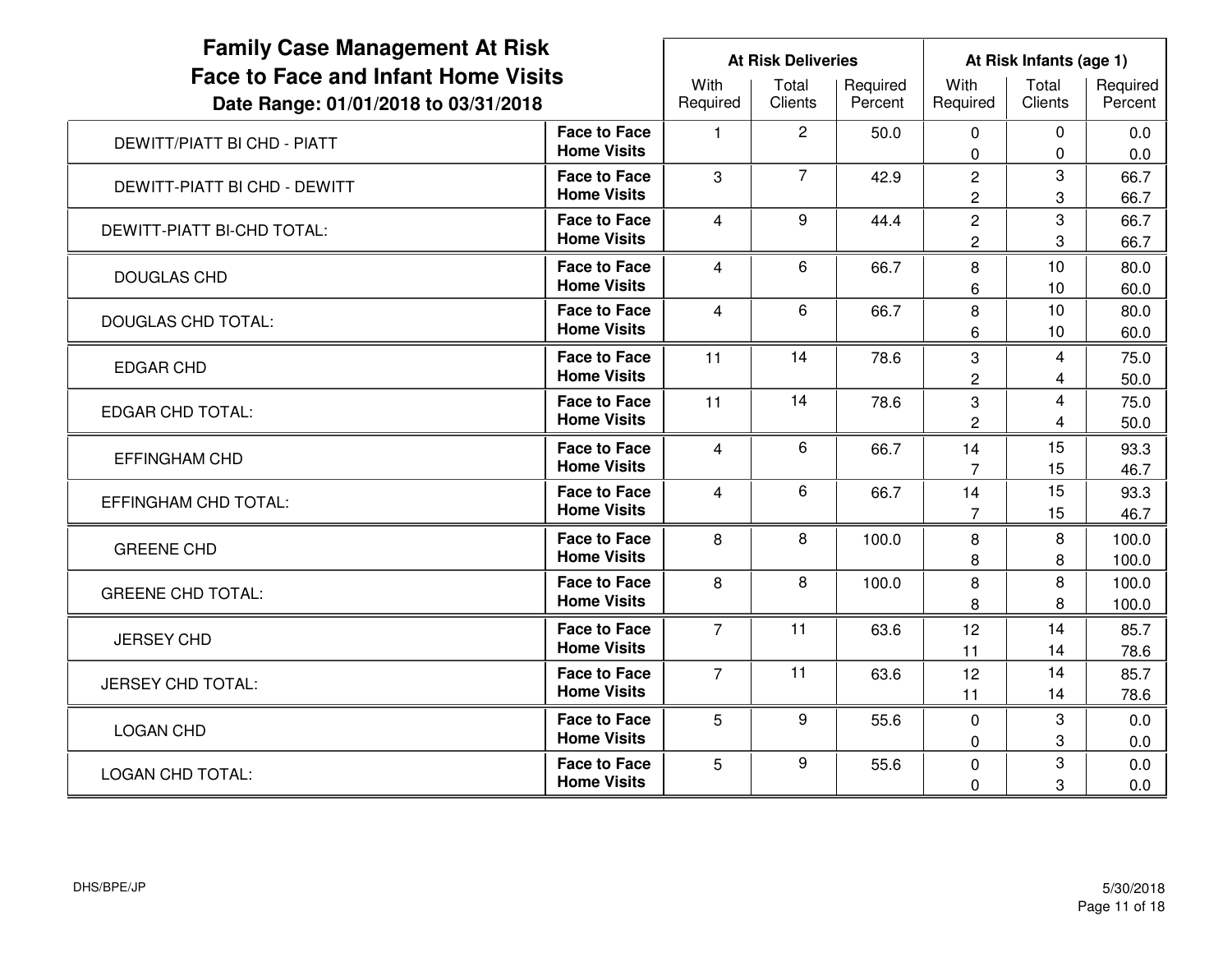| <b>Family Case Management At Risk</b>                                              |                                           |                  | <b>At Risk Deliveries</b> |                     | At Risk Infants (age 1) |                                  |                     |  |
|------------------------------------------------------------------------------------|-------------------------------------------|------------------|---------------------------|---------------------|-------------------------|----------------------------------|---------------------|--|
| <b>Face to Face and Infant Home Visits</b><br>Date Range: 01/01/2018 to 03/31/2018 |                                           | With<br>Required | Total<br>Clients          | Required<br>Percent | With<br>Required        | Total<br>Clients                 | Required<br>Percent |  |
| <b>MACON CHD</b>                                                                   | <b>Face to Face</b>                       | 32               | 39                        | 82.1                | 21                      | 46                               | 45.7                |  |
|                                                                                    | <b>Home Visits</b>                        |                  |                           |                     | 10                      | 46                               | 21.7                |  |
| <b>MACON CHD TOTAL:</b>                                                            | <b>Face to Face</b><br><b>Home Visits</b> | 32               | 39                        | 82.1                | 21<br>10                | 46<br>46                         | 45.7<br>21.7        |  |
| MONTGOMERY CHD                                                                     | <b>Face to Face</b><br><b>Home Visits</b> | 14               | 16                        | 87.5                | 10<br>$\overline{7}$    | 11<br>11                         | 90.9<br>63.6        |  |
| MONTGOMERY CHD - LITCHFIELD                                                        | <b>Face to Face</b><br><b>Home Visits</b> | 9                | 9                         | 100.0               | $\overline{7}$<br>3     | $\overline{7}$<br>$\overline{7}$ | 100.0<br>42.9       |  |
| MONTGOMERY CHD TOTAL:                                                              | <b>Face to Face</b><br><b>Home Visits</b> | 23               | 25                        | 92.0                | 17<br>10                | 18<br>18                         | 94.4<br>55.6        |  |
| <b>MORGAN CHD</b>                                                                  | <b>Face to Face</b><br><b>Home Visits</b> | 13               | 14                        | 92.9                | $\overline{4}$<br>3     | 6<br>6                           | 66.7<br>50.0        |  |
| <b>MORGAN CHD TOTAL:</b>                                                           | <b>Face to Face</b><br><b>Home Visits</b> | 13               | 14                        | 92.9                | 4<br>3                  | 6<br>6                           | 66.7<br>50.0        |  |
| MOULTRIE CHD                                                                       | <b>Face to Face</b><br><b>Home Visits</b> | $\mathbf 0$      | 0                         | 0.0                 | 6<br>6                  | 6<br>6                           | 100.0<br>100.0      |  |
| MOULTRIE CHD TOTAL:                                                                | <b>Face to Face</b><br><b>Home Visits</b> | $\pmb{0}$        | 0                         | 0.0                 | 6<br>6                  | 6<br>6                           | 100.0<br>100.0      |  |
| PIKE CHD                                                                           | <b>Face to Face</b><br><b>Home Visits</b> | 7                | $\overline{7}$            | 100.0               | 8<br>5                  | 9<br>9                           | 88.9<br>55.6        |  |
| PIKE CHD TOTAL:                                                                    | <b>Face to Face</b><br><b>Home Visits</b> | $\overline{7}$   | $\overline{7}$            | 100.0               | 8<br>5                  | 9<br>9                           | 88.9<br>55.6        |  |
| <b>SANGAMON CHD</b>                                                                | <b>Face to Face</b><br><b>Home Visits</b> | 72               | 94                        | 76.6                | 85<br>74                | 108<br>108                       | 78.7<br>68.5        |  |
| <b>SANGAMON CHD TOTAL:</b>                                                         | <b>Face to Face</b><br><b>Home Visits</b> | 72               | 94                        | 76.6                | 85<br>74                | 108<br>108                       | 78.7<br>68.5        |  |
| <b>SCHUYLER CHD</b>                                                                | <b>Face to Face</b><br><b>Home Visits</b> | $\mathbf 0$      | $\overline{2}$            | 0.0                 | $\pmb{0}$<br>0          | $\mathbf 2$<br>2                 | 0.0<br>0.0          |  |
| <b>SCHUYLER CHD TOTAL:</b>                                                         | <b>Face to Face</b><br><b>Home Visits</b> | $\mathbf 0$      | $\overline{c}$            | 0.0                 | $\mathbf 0$<br>0        | $\mathbf 2$<br>$\overline{c}$    | 0.0<br>0.0          |  |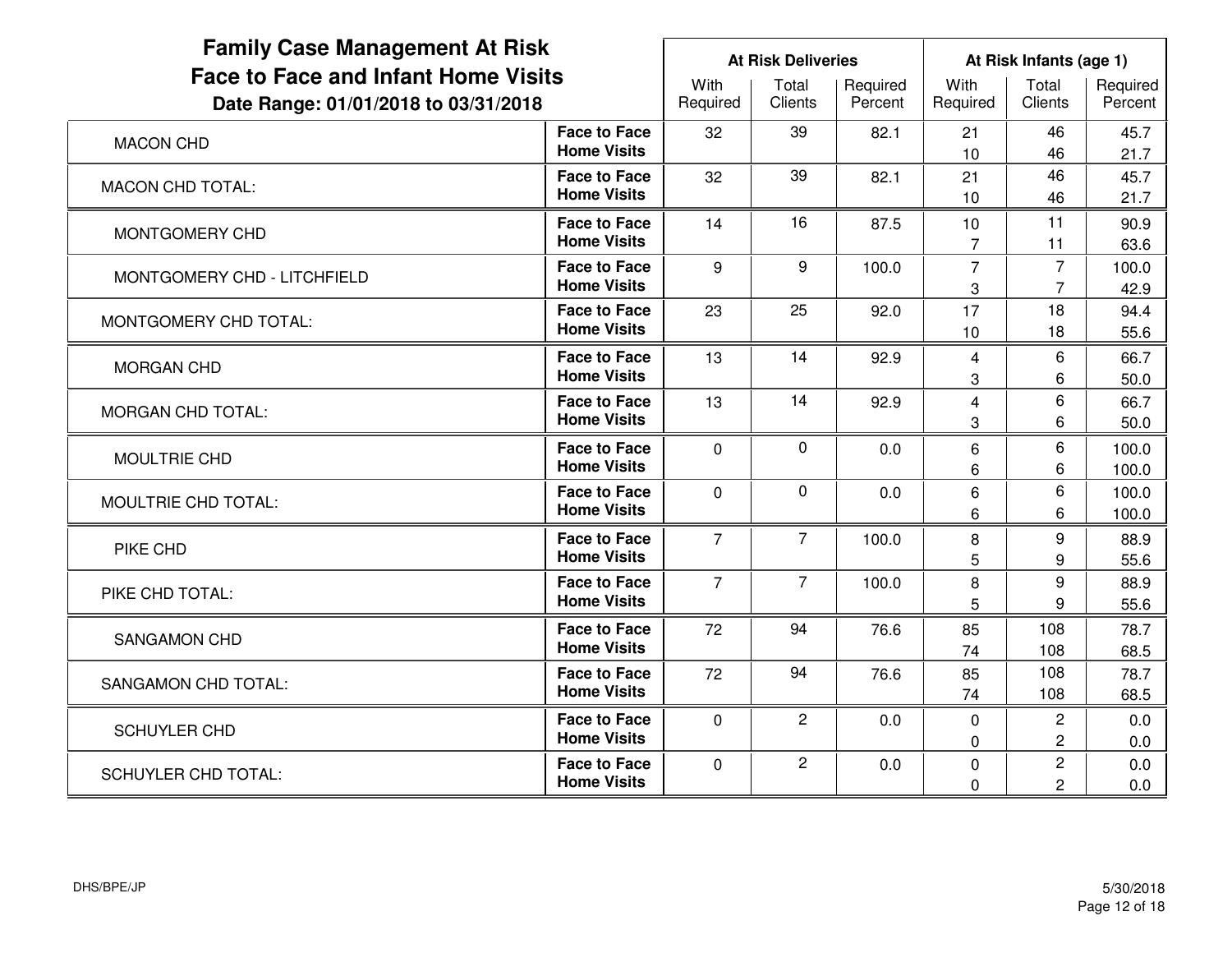| <b>Family Case Management At Risk</b><br><b>Face to Face and Infant Home Visits</b><br>Date Range: 01/01/2018 to 03/31/2018 |                                           |                  | <b>At Risk Deliveries</b> |                     | At Risk Infants (age 1) |                  |                     |  |
|-----------------------------------------------------------------------------------------------------------------------------|-------------------------------------------|------------------|---------------------------|---------------------|-------------------------|------------------|---------------------|--|
|                                                                                                                             |                                           | With<br>Required | Total<br>Clients          | Required<br>Percent | With<br>Required        | Total<br>Clients | Required<br>Percent |  |
| SCOTT CHD                                                                                                                   | <b>Face to Face</b><br><b>Home Visits</b> | 3                | 3                         | 100.0               | 4<br>4                  | 4<br>4           | 100.0<br>100.0      |  |
| <b>SCOTT CHD TOTAL:</b>                                                                                                     | <b>Face to Face</b><br><b>Home Visits</b> | 3                | 3                         | 100.0               | 4<br>4                  | 4<br>4           | 100.0<br>100.0      |  |
| SHELBY CHD                                                                                                                  | <b>Face to Face</b><br><b>Home Visits</b> | 9                | 10                        | 90.0                | 9<br>8                  | 9<br>9           | 100.0<br>88.9       |  |
| SHELBY CHD TOTAL:                                                                                                           | <b>Face to Face</b><br><b>Home Visits</b> | 9                | 10                        | 90.0                | 9<br>8                  | 9<br>9           | 100.0<br>88.9       |  |
| <b>REGION 4 TOTAL:</b>                                                                                                      | <b>Face to Face</b><br><b>Home Visits</b> | 262              | 337                       | 77.7                | 290<br>229              | 379<br>379       | 76.5<br>60.4        |  |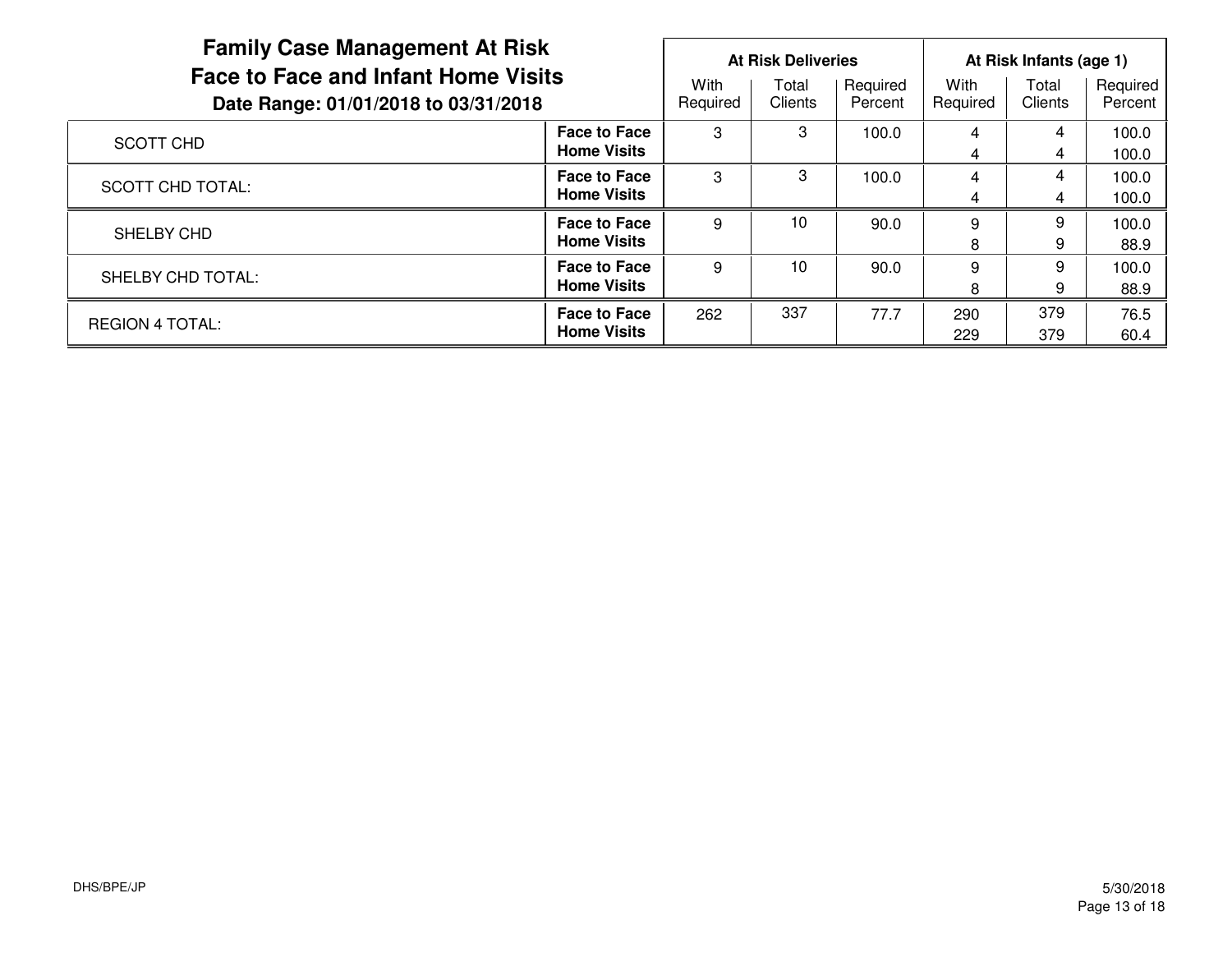| <b>Family Case Management At Risk</b>      |                                           |                | <b>At Risk Deliveries</b> |                     |                      | At Risk Infants (age 1)          |                     |  |  |
|--------------------------------------------|-------------------------------------------|----------------|---------------------------|---------------------|----------------------|----------------------------------|---------------------|--|--|
| <b>Face to Face and Infant Home Visits</b> | Date Range: 01/01/2018 to 03/31/2018      |                | Total<br><b>Clients</b>   | Required<br>Percent | With<br>Required     | Total<br>Clients                 | Required<br>Percent |  |  |
| <b>BOND CHD</b>                            | <b>Face to Face</b><br><b>Home Visits</b> | $\overline{7}$ | 8                         | 87.5                | 6<br>$\overline{c}$  | 6<br>6                           | 100.0<br>33.3       |  |  |
| <b>BOND CHD TOTAL:</b>                     | <b>Face to Face</b><br><b>Home Visits</b> | $\overline{7}$ | 8                         | 87.5                | 6<br>$\overline{c}$  | $6\phantom{1}6$<br>6             | 100.0<br>33.3       |  |  |
| <b>CLAY CHD</b>                            | <b>Face to Face</b><br><b>Home Visits</b> | 15             | 16                        | 93.8                | 15<br>7              | 15<br>15                         | 100.0<br>46.7       |  |  |
| <b>CLAY CHD TOTAL:</b>                     | <b>Face to Face</b><br><b>Home Visits</b> | 15             | 16                        | 93.8                | 15<br>$\overline{7}$ | 15<br>15                         | 100.0<br>46.7       |  |  |
| <b>CLINTON CHD</b>                         | <b>Face to Face</b><br><b>Home Visits</b> | 10             | 13                        | 76.9                | 3<br>$\overline{c}$  | $\overline{7}$<br>$\overline{7}$ | 42.9<br>28.6        |  |  |
| <b>CLINTON CHD TOTAL:</b>                  | <b>Face to Face</b><br><b>Home Visits</b> | 10             | 13                        | 76.9                | 3<br>$\overline{c}$  | $\overline{7}$<br>$\overline{7}$ | 42.9<br>28.6        |  |  |
| COORD YTH SERV - GRANITE CITY              | <b>Face to Face</b><br><b>Home Visits</b> | 46             | 58                        | 79.3                | 34<br>39             | 64<br>64                         | 53.1<br>60.9        |  |  |
| COORD YTH SERV - WOOD RIVER                | <b>Face to Face</b><br><b>Home Visits</b> | 37             | 43                        | 86.0                | 39<br>30             | 42<br>42                         | 92.9<br>71.4        |  |  |
| <b>COORDINATED YOUTH SERVICES TOTAL:</b>   | <b>Face to Face</b><br><b>Home Visits</b> | 83             | 101                       | 82.2                | 73<br>69             | 106<br>106                       | 68.9<br>65.1        |  |  |
| <b>CRAWFORD CHD</b>                        | <b>Face to Face</b><br><b>Home Visits</b> | 16             | 16                        | 100.0               | 13<br>10             | 13<br>13                         | 100.0<br>76.9       |  |  |
| <b>CRAWFORD CHD TOTAL:</b>                 | <b>Face to Face</b><br><b>Home Visits</b> | 16             | 16                        | 100.0               | 13<br>10             | 13<br>13                         | 100.0<br>76.9       |  |  |
| <b>EAST SIDE HD</b>                        | <b>Face to Face</b><br><b>Home Visits</b> | 17             | 39                        | 43.6                | 9<br>11              | 28<br>28                         | 32.1<br>39.3        |  |  |
| EAST SIDE HD - CAHOKIA                     | <b>Face to Face</b><br><b>Home Visits</b> | 12             | 21                        | 57.1                | 8<br>7               | 13<br>13                         | 61.5<br>53.8        |  |  |
| <b>EAST SIDE HEALTH DISTRICT TOTAL:</b>    | <b>Face to Face</b><br><b>Home Visits</b> | 29             | 60                        | 48.3                | 17<br>18             | 41<br>41                         | 41.5<br>43.9        |  |  |
| EGYPTIAN PUBLIC AND MENTAL HD              | <b>Face to Face</b><br><b>Home Visits</b> | 5              | 6                         | 83.3                | 5<br>6               | 6<br>6                           | 83.3<br>100.0       |  |  |
| EGYPTIAN PUBLIC AND MENTAL HD TOTAL:       | <b>Face to Face</b><br><b>Home Visits</b> | 5              | 6                         | 83.3                | 5<br>6               | 6<br>6                           | 83.3<br>100.0       |  |  |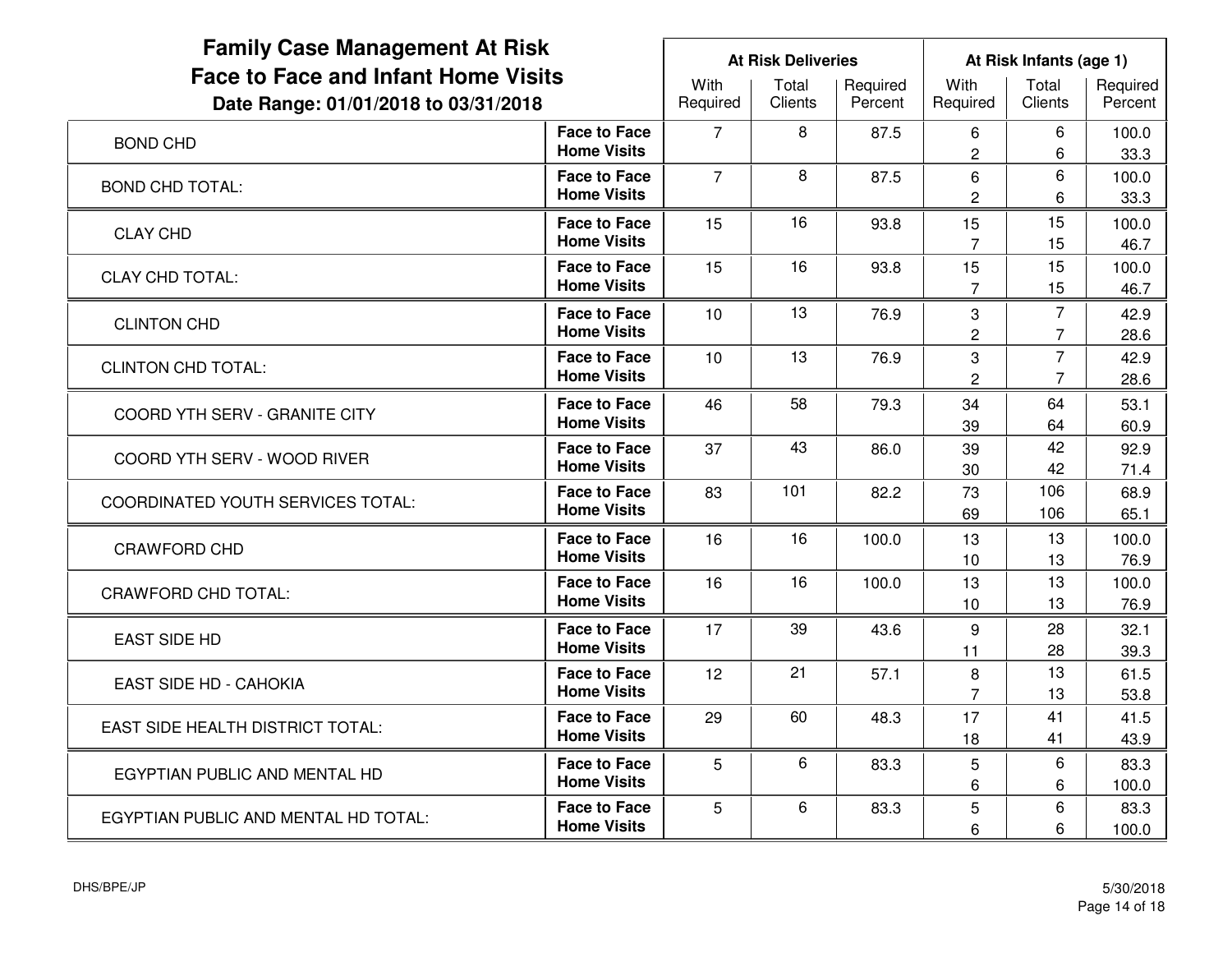| <b>Family Case Management At Risk</b><br><b>Face to Face and Infant Home Visits</b><br>Date Range: 01/01/2018 to 03/31/2018 |                                           |                  | <b>At Risk Deliveries</b> |                     |                                           | At Risk Infants (age 1)          |                     |
|-----------------------------------------------------------------------------------------------------------------------------|-------------------------------------------|------------------|---------------------------|---------------------|-------------------------------------------|----------------------------------|---------------------|
|                                                                                                                             |                                           | With<br>Required | Total<br>Clients          | Required<br>Percent | With<br>Required                          | Total<br><b>Clients</b>          | Required<br>Percent |
| <b>FAYETTE CHD</b>                                                                                                          | <b>Face to Face</b><br><b>Home Visits</b> | 8                | 8                         | 100.0               | 6<br>$\mathbf{1}$                         | $\overline{7}$<br>$\overline{7}$ | 85.7<br>14.3        |
| <b>FAYETTE CHD TOTAL:</b>                                                                                                   | <b>Face to Face</b><br><b>Home Visits</b> | 8                | 8                         | 100.0               | $6\phantom{1}$                            | $\overline{7}$<br>$\overline{7}$ | 85.7<br>14.3        |
| FRANKLIN/WILLIAMSON CHD - MARI                                                                                              | <b>Face to Face</b><br><b>Home Visits</b> | 28               | 50                        | 56.0                | 24<br>12                                  | 51<br>51                         | 47.1<br>23.5        |
| FRANKLIN-WILLIAMSON CHD TOTAL:                                                                                              | <b>Face to Face</b><br><b>Home Visits</b> | 28               | 50                        | 56.0                | 24<br>12                                  | 51<br>51                         | 47.1<br>23.5        |
| <b>JACKSON CHD</b>                                                                                                          | <b>Face to Face</b><br><b>Home Visits</b> | 16               | 19                        | 84.2                | 17<br>$\sqrt{5}$                          | 21<br>21                         | 81.0<br>23.8        |
| <b>JACKSON CHD TOTAL:</b>                                                                                                   | <b>Face to Face</b><br><b>Home Visits</b> | 16               | 19                        | 84.2                | 17<br>5                                   | 21<br>21                         | 81.0<br>23.8        |
| JASPER - RICHLAND - OLNEY                                                                                                   | <b>Face to Face</b><br><b>Home Visits</b> | 8                | 13                        | 61.5                | 11<br>12                                  | 15<br>15                         | 73.3<br>80.0        |
| JASPER CHD - NEWTON                                                                                                         | <b>Face to Face</b><br><b>Home Visits</b> | 3                | 5                         | 60.0                | 6<br>3                                    | 8<br>8                           | 75.0<br>37.5        |
| <b>JASPER CHD TOTAL:</b>                                                                                                    | <b>Face to Face</b><br><b>Home Visits</b> | 11               | 18                        | 61.1                | 17<br>15                                  | 23<br>23                         | 73.9<br>65.2        |
| JEFFERSON CHD                                                                                                               | <b>Face to Face</b><br><b>Home Visits</b> | 14               | 18                        | 77.8                | 12<br>10                                  | 18<br>18                         | 66.7<br>55.6        |
| JEFFERSON CHD TOTAL:                                                                                                        | <b>Face to Face</b><br><b>Home Visits</b> | 14               | 18                        | 77.8                | 12<br>10                                  | 18<br>18                         | 66.7<br>55.6        |
| <b>LAWRENCE CHD</b>                                                                                                         | <b>Face to Face</b><br><b>Home Visits</b> | $\overline{2}$   | $\overline{c}$            | 100.0               | 6<br>4                                    | 6<br>$6\phantom{1}6$             | 100.0<br>66.7       |
| <b>LAWRENCE CHD TOTAL:</b>                                                                                                  | <b>Face to Face</b><br><b>Home Visits</b> | $\overline{c}$   | $\overline{c}$            | 100.0               | 6<br>4                                    | $6\phantom{1}6$<br>6             | 100.0<br>66.7       |
| <b>MARION CHD-CENTRALIA</b>                                                                                                 | <b>Face to Face</b><br><b>Home Visits</b> | 15               | 17                        | 88.2                | 3<br>$\mathbf{1}$                         | 4<br>4                           | 75.0<br>25.0        |
| <b>MARION CHD-SALEM</b>                                                                                                     | <b>Face to Face</b><br><b>Home Visits</b> | 13               | 16                        | 81.3                | $\mathbf{1}$<br>$\mathbf{1}$              | 3<br>3                           | 33.3<br>33.3        |
| <b>MARION CHD TOTAL:</b>                                                                                                    | <b>Face to Face</b><br><b>Home Visits</b> | 28               | 33                        | 84.9                | $\overline{\mathbf{4}}$<br>$\overline{c}$ | $\overline{7}$<br>$\overline{7}$ | 57.1<br>28.6        |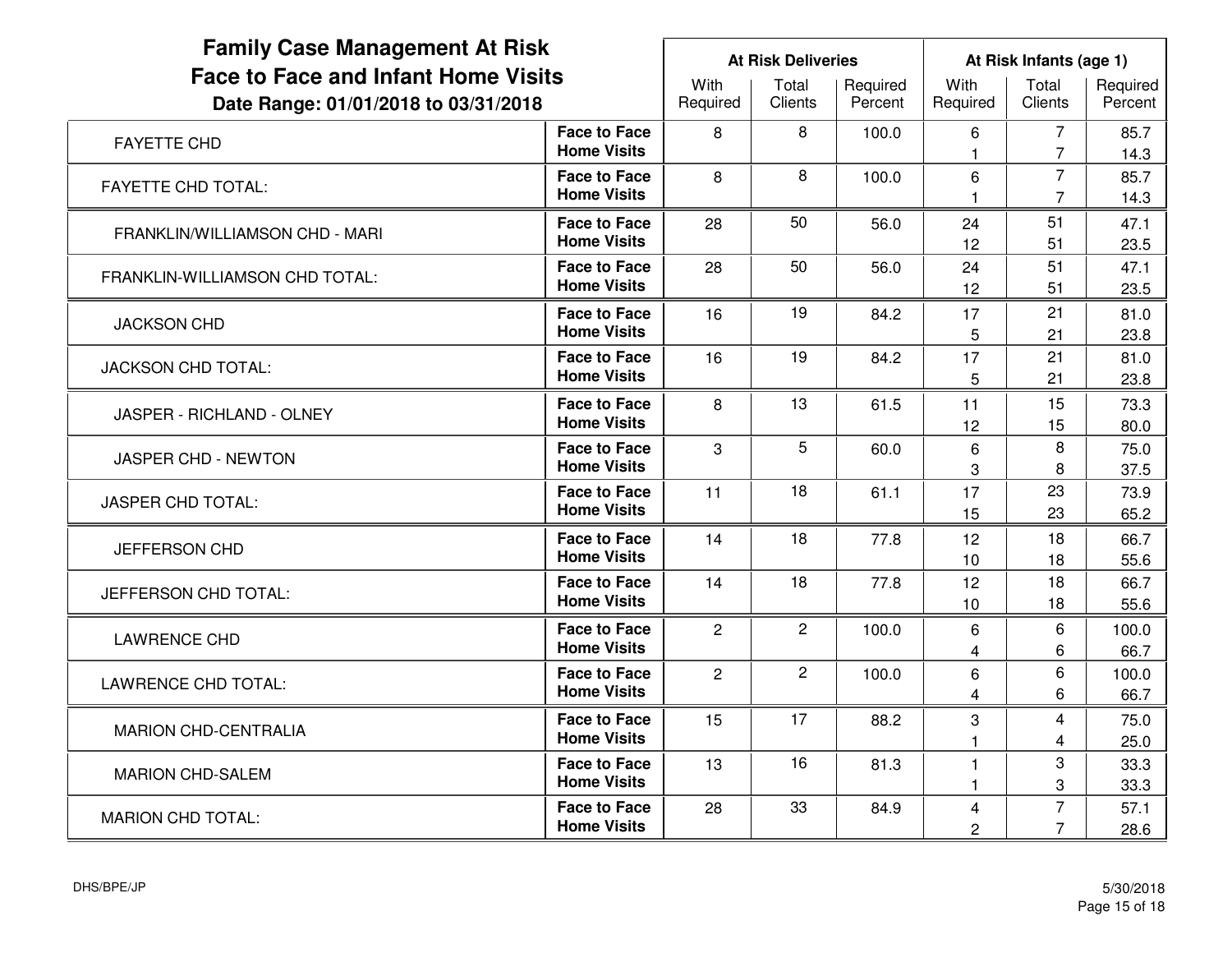| <b>Family Case Management At Risk</b><br><b>Face to Face and Infant Home Visits</b><br>Date Range: 01/01/2018 to 03/31/2018 |                                           |                  | <b>At Risk Deliveries</b> |                     |                                                  | At Risk Infants (age 1) |                       |  |  |
|-----------------------------------------------------------------------------------------------------------------------------|-------------------------------------------|------------------|---------------------------|---------------------|--------------------------------------------------|-------------------------|-----------------------|--|--|
|                                                                                                                             |                                           | With<br>Required | Total<br>Clients          | Required<br>Percent | With<br>Required                                 | Total<br>Clients        | Required<br>Percent   |  |  |
| MONROE CHD                                                                                                                  | <b>Face to Face</b><br><b>Home Visits</b> | $\overline{2}$   | $\overline{2}$            | 100.0               | 4                                                | 4                       | 100.0                 |  |  |
| <b>MONROE CHD TOTAL:</b>                                                                                                    | <b>Face to Face</b><br><b>Home Visits</b> | $\overline{c}$   | $\overline{2}$            | 100.0               | $\mathbf{2}$<br>$\overline{4}$<br>$\overline{c}$ | 4<br>4<br>4             | 50.0<br>100.0<br>50.0 |  |  |
| PERRY CHD - PINCKNEYVILLE                                                                                                   | <b>Face to Face</b><br><b>Home Visits</b> | $\overline{4}$   | 5                         | 80.0                | $\mathbf{1}$<br>0                                | 1<br>1                  | 100.0<br>0.0          |  |  |
| PERRY CHD TOTAL:                                                                                                            | <b>Face to Face</b><br><b>Home Visits</b> | $\overline{4}$   | 5                         | 80.0                | $\mathbf{1}$<br>$\mathbf 0$                      | $\mathbf{1}$<br>1       | 100.0<br>0.0          |  |  |
| RANDOLPH CHD                                                                                                                | <b>Face to Face</b><br><b>Home Visits</b> | 13               | 16                        | 81.3                | 3<br>3                                           | 3<br>3                  | 100.0<br>100.0        |  |  |
| RANDOLPH CHD TOTAL:                                                                                                         | <b>Face to Face</b><br><b>Home Visits</b> | 13               | 16                        | 81.3                | 3<br>3                                           | 3<br>3                  | 100.0<br>100.0        |  |  |
| SOUTHERN 7 CHD - ALEXANDER                                                                                                  | <b>Face to Face</b><br><b>Home Visits</b> | $\overline{7}$   | 8                         | 87.5                | 6<br>6                                           | 6<br>6                  | 100.0<br>100.0        |  |  |
| SOUTHERN 7 CHD - HARDIN                                                                                                     | <b>Face to Face</b><br><b>Home Visits</b> | $\overline{2}$   | 3                         | 66.7                | $\overline{2}$<br>$\overline{c}$                 | $\overline{4}$<br>4     | 50.0<br>50.0          |  |  |
| SOUTHERN 7 CHD - JOHNSON                                                                                                    | <b>Face to Face</b><br><b>Home Visits</b> | 6                | 8                         | 75.0                | $\mathbf 1$<br>$\mathbf 1$                       | $\mathbf{1}$            | 100.0<br>100.0        |  |  |
| SOUTHERN 7 CHD - MASSAC                                                                                                     | <b>Face to Face</b><br><b>Home Visits</b> | 6                | 9                         | 66.7                | 9<br>10                                          | 14<br>14                | 64.3<br>71.4          |  |  |
| SOUTHERN 7 CHD - PULASKI                                                                                                    | <b>Face to Face</b><br><b>Home Visits</b> | $\mathbf{1}$     | $\mathbf{1}$              | 100.0               | $\overline{2}$<br>3                              | 3<br>3                  | 66.7<br>100.0         |  |  |
| SOUTHERN 7 CHD - UNION                                                                                                      | <b>Face to Face</b><br><b>Home Visits</b> | 10               | 10                        | 100.0               | $6\phantom{1}6$<br>6                             | $6\phantom{1}6$<br>6    | 100.0<br>100.0        |  |  |
| SOUTHERN SEVEN HD TOTAL:                                                                                                    | <b>Face to Face</b><br><b>Home Visits</b> | 32               | 39                        | 82.1                | 26<br>28                                         | 34<br>34                | 76.5<br>82.4          |  |  |
| <b>ST CLAIR CHD</b>                                                                                                         | <b>Face to Face</b><br><b>Home Visits</b> | $\overline{4}$   | $\overline{7}$            | 57.1                | 23<br>10                                         | 36<br>36                | 63.9<br>27.8          |  |  |
| ST CLAIR CHD TOTAL:                                                                                                         | <b>Face to Face</b><br><b>Home Visits</b> | 4                | $\overline{7}$            | 57.1                | 23<br>10                                         | 36<br>36                | 63.9<br>27.8          |  |  |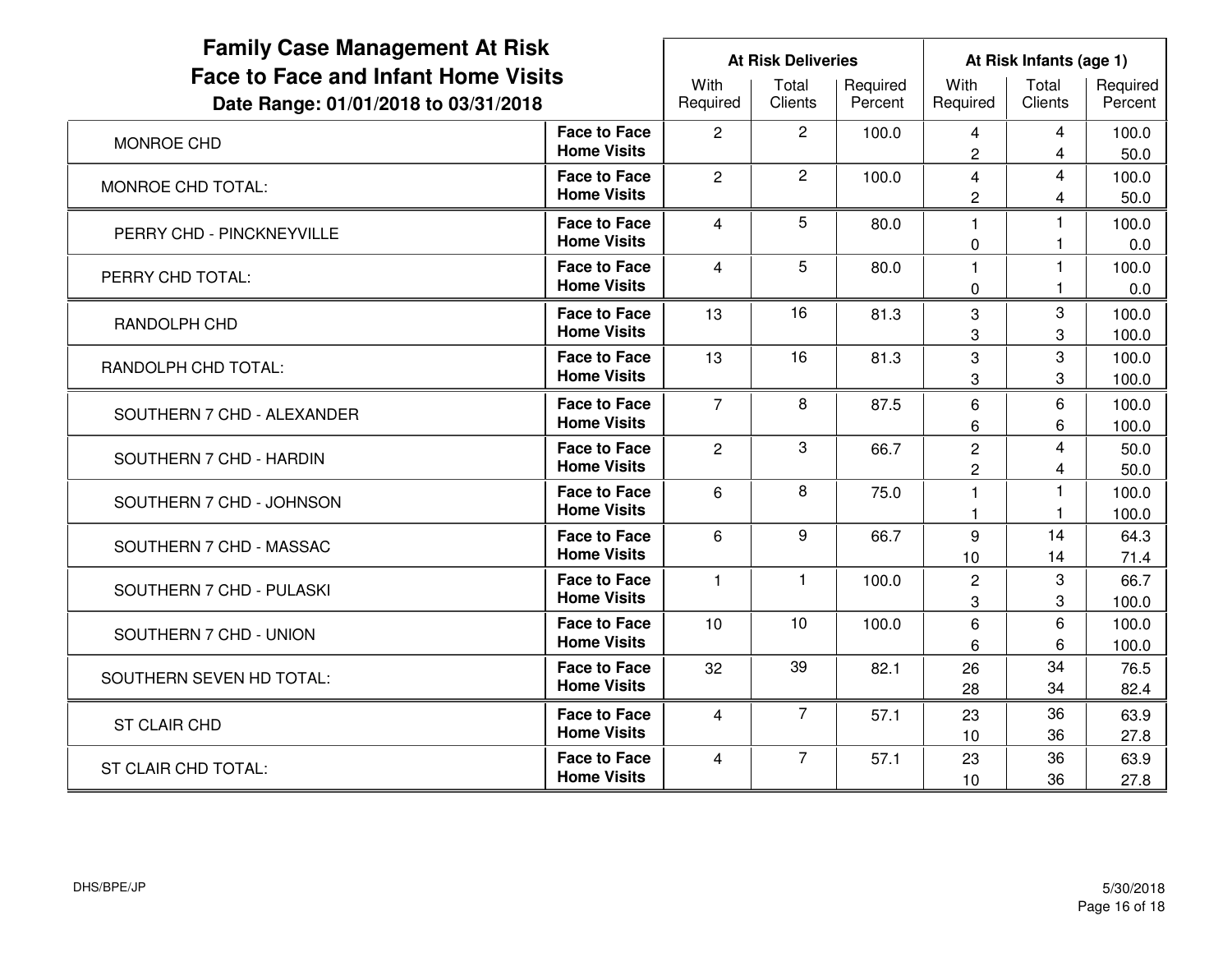| <b>Family Case Management At Risk</b><br><b>Face to Face and Infant Home Visits</b><br>Date Range: 01/01/2018 to 03/31/2018 |                                           |                  | <b>At Risk Deliveries</b> |                     |                  | At Risk Infants (age 1) |                     |  |  |
|-----------------------------------------------------------------------------------------------------------------------------|-------------------------------------------|------------------|---------------------------|---------------------|------------------|-------------------------|---------------------|--|--|
|                                                                                                                             |                                           | With<br>Required | Total<br><b>Clients</b>   | Required<br>Percent | With<br>Required | Total<br>Clients        | Required<br>Percent |  |  |
| WABASH CHD                                                                                                                  | <b>Face to Face</b><br><b>Home Visits</b> | 10               | 10                        | 100.0               | 12<br>11         | 12<br>12 <sup>2</sup>   | 100.0<br>91.7       |  |  |
| <b>WABASH CHD TOTAL:</b>                                                                                                    | <b>Face to Face</b><br><b>Home Visits</b> | 10               | 10                        | 100.0               | 12<br>11         | 12<br>$12 \overline{ }$ | 100.0<br>91.7       |  |  |
| <b>WASHINGTON CHD</b>                                                                                                       | <b>Face to Face</b><br><b>Home Visits</b> | 7                | 7                         | 100.0               | 3<br>3           | 3<br>3                  | 100.0<br>100.0      |  |  |
| <b>WASHINGTON CHD TOTAL:</b>                                                                                                | <b>Face to Face</b><br><b>Home Visits</b> | 7                | 7                         | 100.0               | 3<br>3           | 3<br>3                  | 100.0<br>100.0      |  |  |
| <b>WAYNE CHD - WAYNE</b>                                                                                                    | <b>Face to Face</b><br><b>Home Visits</b> | 3                | 5                         | 60.0                | 0                |                         | 100.0<br>0.0        |  |  |
| <b>WAYNE CHD TOTAL:</b>                                                                                                     | <b>Face to Face</b><br><b>Home Visits</b> | 3                | 5                         | 60.0                | 0                |                         | 100.0<br>0.0        |  |  |
| <b>REGION 5 TOTAL:</b>                                                                                                      | <b>Face to Face</b><br><b>Home Visits</b> | 347              | 459                       | 75.6                | 291<br>220       | 421<br>421              | 69.1<br>52.3        |  |  |